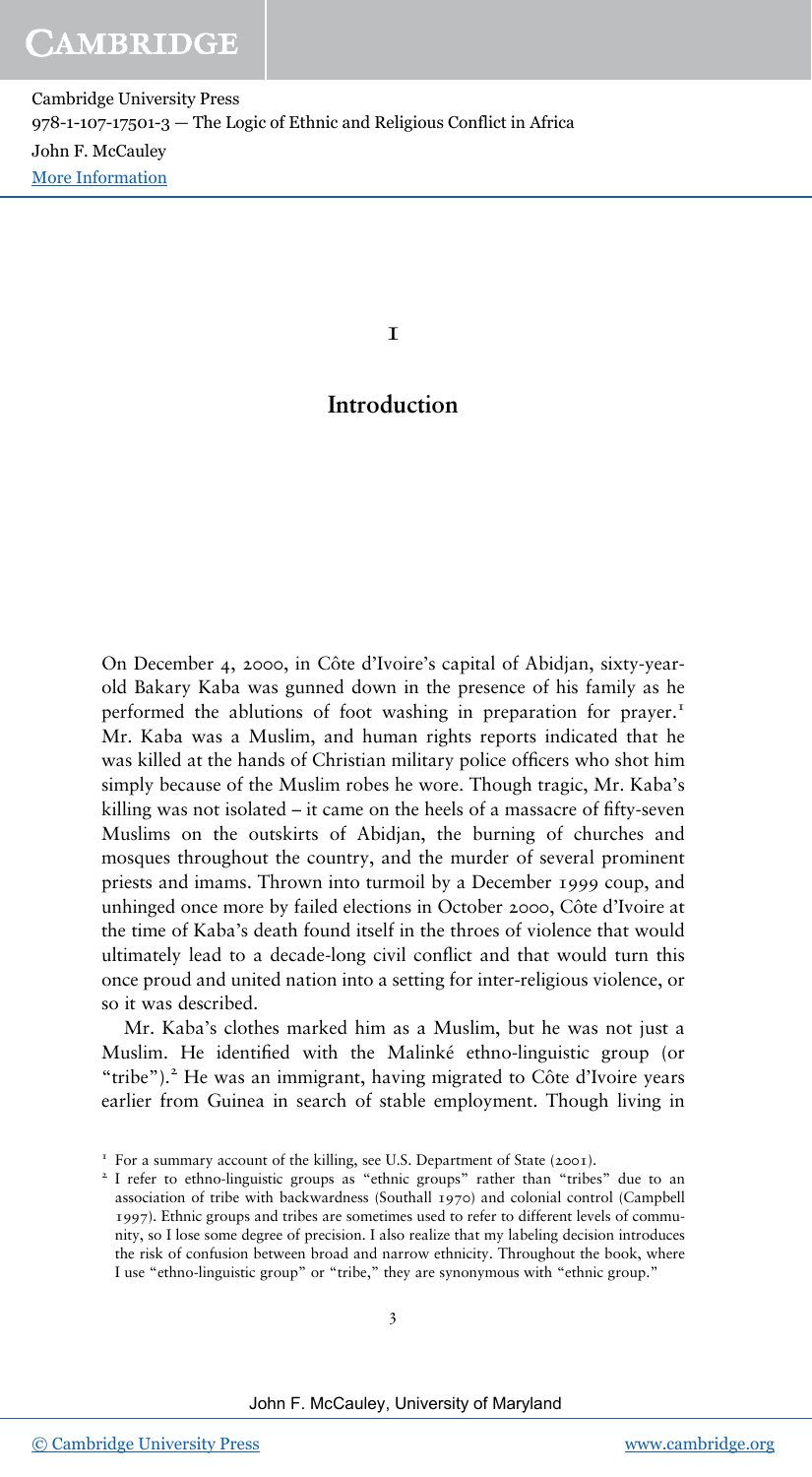Abidjan at the time of his death, Mr. Kaba was in many respects a northerner, owing to his kinship ties and previous residence in the north of the country. He was thought to be a supporter of the Rassemblement des Républicans (RDR), an opposition political party that would later come to power. Of the many groups that Mr. Kaba represented (Malinké ethnicity, immigrant, Guinean, northerner, RDR supporter), why did his religion doom him? Why, in a country divided along ethno-linguistic as well as religious lines, was this violence defined in Christian-Muslim terms?

In this book, I seek an answer to those questions. Stated more generally, why do Africa's "ethnic" conflicts sometimes emerge along ethnolinguistic lines and sometimes along religious lines? During the Rwandan genocide, majority Hutus launched a 100-day attack against minority Tutsis that left more than 800,000 dead in a shocking case of ethnic violence (Prunier 1995). Yet Rwandans are not only members of the Hutu and Tutsi ethnicities; they are also members of religious groups and other social identities. Why was the Rwandan genocide not a different story of majority Catholics launching an attack against minority Muslims? In Sudan, a north–south civil war was at one period a matter of Arabs fighting black Africans and at another period a matter of Muslims in conflict against non-Muslims (Deng 1995). In Nigeria, conflicts like the Ogoni uprising in the 1990s occurred between ethnolinguistic groups; clashes in Jos and other northern cities in the 2000s occurred between Muslims and Christians; and the 1967–1970 civil war in the Biafra region began as an ethnic group conflict and ended with attention on religion without the participants ever changing. Across Africa, recent violence in the Central African Republic, South Sudan, the Democratic Republic of Congo, Mali, Burundi, Chad, and elsewhere has implicated either ethnic or religious actors. Even beyond the African region, conflicts in Sri Lanka, Myanmar, Northern Ireland, India, and the Middle East are often viewed through either ethno-linguistic or religious lenses, yet current theories in comparative politics are not equipped to tell us whether there is something about ethnicity and religion that shapes those lines of conflict. I suggest that there is.

The question of why conflicts in Africa are sometimes ethnic and sometimes religious is not an esoteric one. According to Sambanis (2001), fully 73 percent of civil wars worldwide are counted as ethnic/ religious in nature; the remaining 27 percent are coded as revolutionary wars, though even then ethnicity or religion is frequently exploited for divisive purposes. Fox (2012) puts the share of religious wars alone at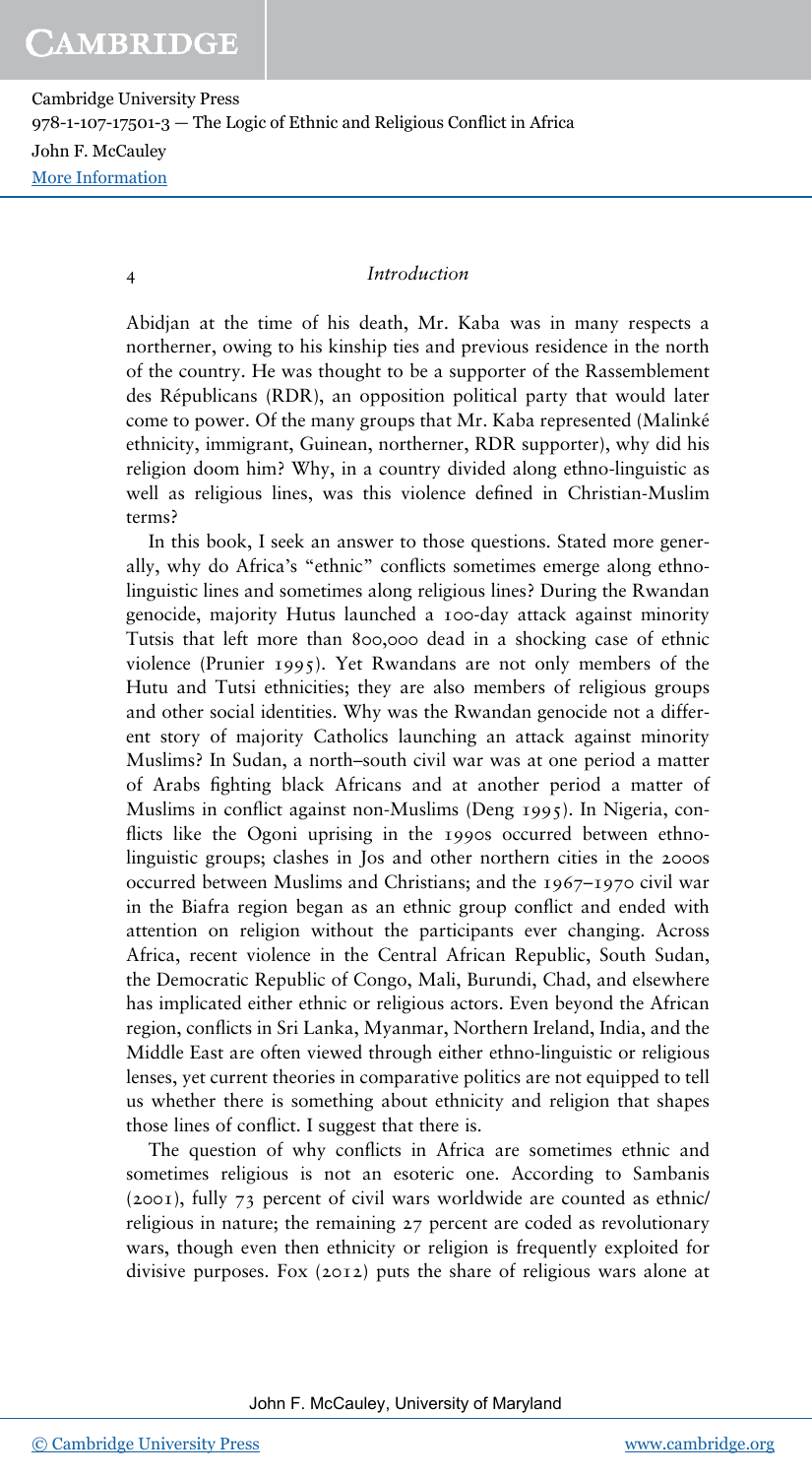62 percent of all conflicts, up from about 30 percent in the 1960s. In the African context, where ethnic and religious identities color much of life's quotidian interactions and many of its social and political divisions, conflicts not described in ethnic or religious terms prove to be the exception.

Of course, the notion of ethnic and religious wars can be understood in multiple ways. Toft (2007) makes the distinction between conflicts in which identity is *central* versus those in which it is *peripheral* but nevertheless plays a role simply by virtue of the two sides representing opposing labels.<sup>3</sup> Svensson (2007) describes *incompatibility wars*, in which opponents fight over the actual content of identity differences, and identity wars, in which other factors drive conflict but the opponents' labels happen to differ. Pearce (2005) calls this an *issue-oriented* division versus an *iden*tity-oriented division. These distinctions are critically important for determining the cause of conflicts. In this book, my goal is somewhat different: I aim to understand why conflicts, once they have begun, take on one label versus another  $-$  a "tribal war," for example, versus "religious killings." <sup>4</sup> This is a question of conflict frames. Sometimes, the cause of a conflict and its frame are closely related; at other times, conflict frames have little to do with the cause of violence itself. In virtually all cases, I argue, the choice of frames is ultimately a political one.

Accounts in the political science literature of how identities such as ethnicity and religion become important follow three distinct paths. First, the now outdated primordialist perspective suggests that certain types of identity (usually the ethno-linguistic group) have greater intrinsic or objective importance than other types and are thus more likely to be at the root of conflict, as groups in close proximity cling to innate differences and deep-seated hatreds (Douglass 1988; Geertz 1973). Second, contemporary instrumentalist and constructivist views instead treat identities as the fluid and situational choices of instrumental actors (Barth 1969; Kasfir 1979; Posner 2004; Young 1976) – in the limit, simply as "interest groups" that form in a strategic effort to accumulate resources (Bates 1983).<sup>5</sup> In this context, there are frequently no functional differences in

<sup>&</sup>lt;sup>3</sup> These scholars refer specifically to religious conflicts, but the distinctions they make apply equally well to ethnic ones.

<sup>&</sup>lt;sup>4</sup> The tribal war citation refers to South Sudan (see New York Times 2015); religious killings refers to Nigeria (see Evening Standard 2012).

<sup>&</sup>lt;sup>5</sup> Instrumentalism highlights choices made in the self-interest of actors, while constructivism underscores the importance of narratives created for a social group or community (see Stewart 2008). While some scholarship falls distinctly into one or the other camp,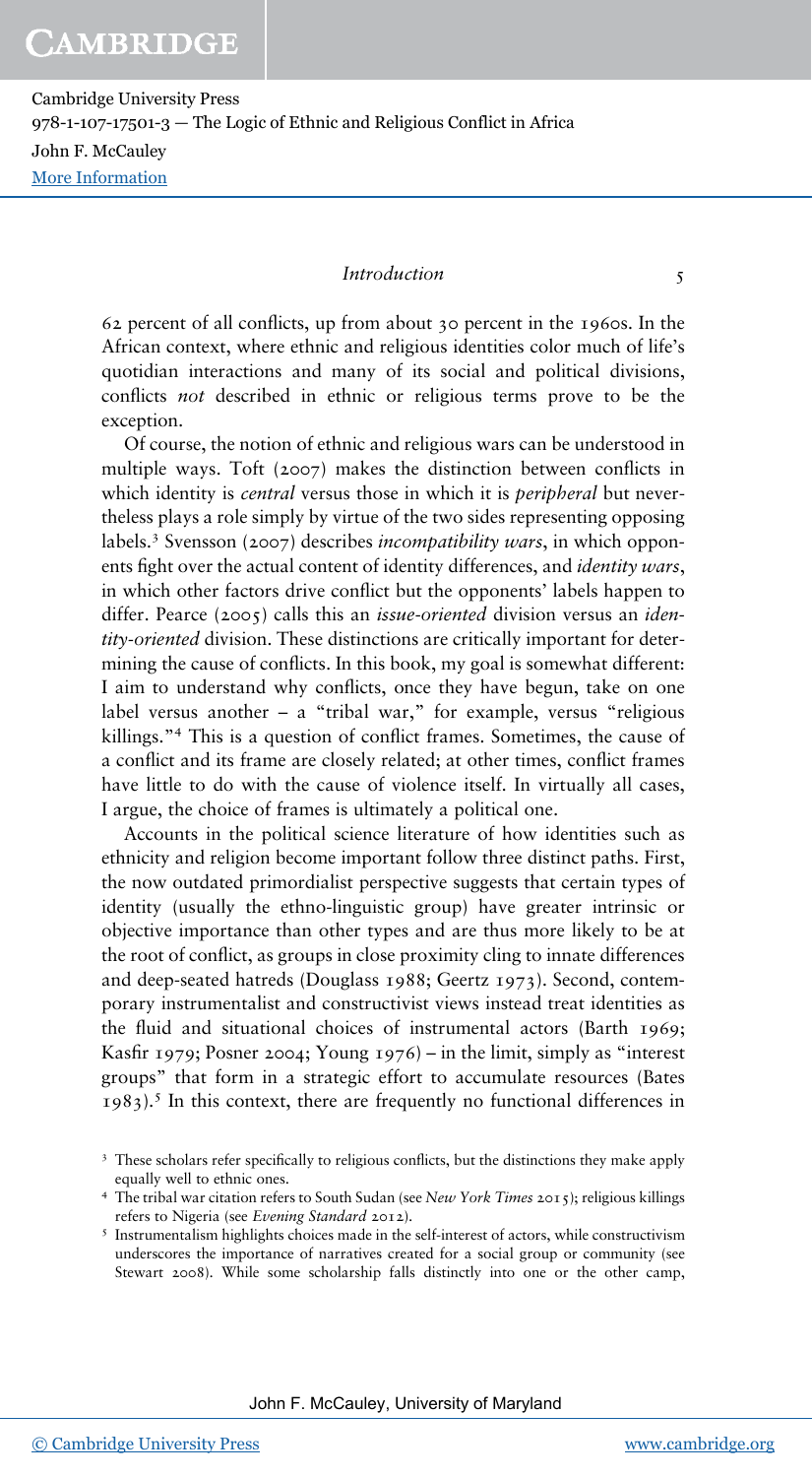Cambridge University Press 978-1-107-17501-3 — The Logic of Ethnic and Religious Conflict in Africa John F. McCauley [More Information](www.cambridge.org/9781107175013)

### 6 Introduction

mobilizing according to religion, ethnic group, language, race, or other ascriptive identity types – the particular lines along which ethnic conflict happens to emerge are instead a matter of the relative sizes of groups, institutional factors that favor one group over another, and the manner in which political entrepreneurs exploit those differences to their advantage. Finally, a third set of scholars focusing exclusively on conflict in religious terms prioritizes the characteristics of particular religious groups, suggesting that, for example, the language, organizational structure, history, or tenets of Islam shapes Muslim relations with other religions (Badie 1987; Huntington 1996; Kalyvas 2000; Lewis 1990; Sanneh 1994; Stark 2001; Toft 2007).

The argument that I make lies between these approaches. Like the contemporary constructivist approach, I argue that the salience of ethnicity, religion, or any other social identity is context dependent and that political entrepreneurs make strategic calculations regarding the identity type they wish to politicize. What distinguishes my argument from others in this camp, however, is my view that ethnicity and religion offer different baselines from which those strategic calculations must be made. Like the scholars of religion and politics, I suggest that something is indeed different about religion (and ethnicity) that merits scholarly attention from political scientists. Where my argument differs is in placing emphasis not on the tenets or other characteristics of specific traditions, but rather on the social impact of ethnic and religious identities writ large that inspire different priorities and preferences. These broad differences between ethnicity and religion (among other possible identity choices) affect the calculations of political entrepreneurs, regardless of their particular ethnic or religious stripes.

The central argument in this book is that individuals have multiple identities, each of which evokes distinct preferences. Political entrepreneurs understand this and seek to mobilize supporters in terms of the identities that have the most useful behavioral consequences, vis-à-vis the leader's own strategic goals. They do this by altering the frame of conflict, either exploiting policies that mobilize an optimal identity or mobilizing an identity type to generate support for an optimal policy. In this sense, the argument offers a new explanation for why identities like ethnicity and religion become salient in conflict settings, and thus why fighting occurs along one identity line rather than another: it is not because some

I conflate those camps here to focus on the context-dependent nature of political identities under both accounts.

John F. McCauley, University of Maryland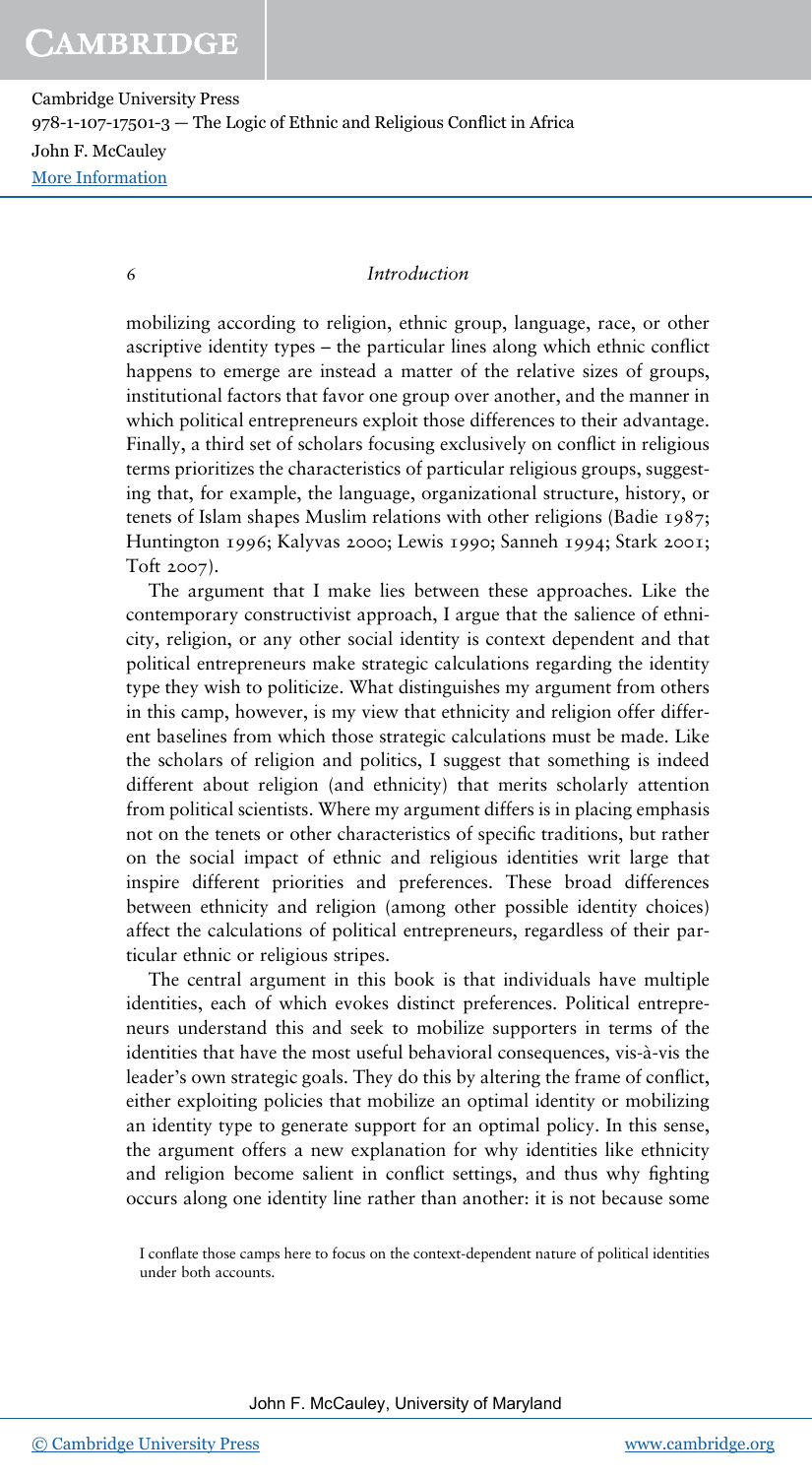identities are innately more important to people (as primordialists might claim) or because certain identity groups possess characteristics that increase the likelihood of conflict (as some scholars of religion and politics may argue). It is also not simply a matter of optimally sized identity coalitions (as constructivists or instrumentalists might suggest), because ethnic and religious divisions sometimes provide no clear numerical advantage. Instead, conflicts become ethnic or religious because those identity types evoke distinct preferences that can be exploited for political ends.

How do ethnicity and religion in Africa differ? Ethnic groups in the region do not have formal behavioral guidelines but instead draw sociopolitical relevance from narratives of descent and from historical ties to well-defined geographic areas overseen by a chief or traditional authority. Ethnic groups, in this sense, are land-based identities. The impact of world religions in Africa is quite different: they inspire only weak ties to land and instead rely on imported sets of behavioral guidelines to maintain social and political relevance and to serve group members. As a convenient shorthand, I refer to them as rule-based identities. I argue that these features generate *mobilizational differences* – ethnicity inspires preferences for control of the land and local resources, whereas religion inspires preferences for protecting moral lifestyles and voluntarily accepted rules, particularly with transnational influence. Thus, although the instrumental interests of the political entrepreneur remain unchanged, his calculations do not, owing to the fact that his support base(s) will mobilize collectively around different concerns in ethnic versus religious contexts. In this view, the choice of which identity type to politicize is a matter not simply of relative group size but of the precise outcome the political entrepreneur hopes to achieve. Efforts to protect or accumulate local resources are associated with mobilization of the ethnic identity. If, conversely, the political goal calls for developing ties beyond the local land or highlighting matters of moral legitimacy, the political entrepreneur would do best to politicize religion. Applied to contentious political situations, the uniting of mobilizational differences and political goals has strong implications for how we view cases of "ethnic" conflict. In case after case in the African region, the evidence supports this approach.

The value of the argument, however, goes beyond the intellectual exercise of classifying conflicts as ethnic, religious, or otherwise. Understanding why conflicts are seen through an ethnic versus a religious lens generates insights into the sources of aid and alliance available to parties in conflict. It sheds light on the targets of violence and the potential for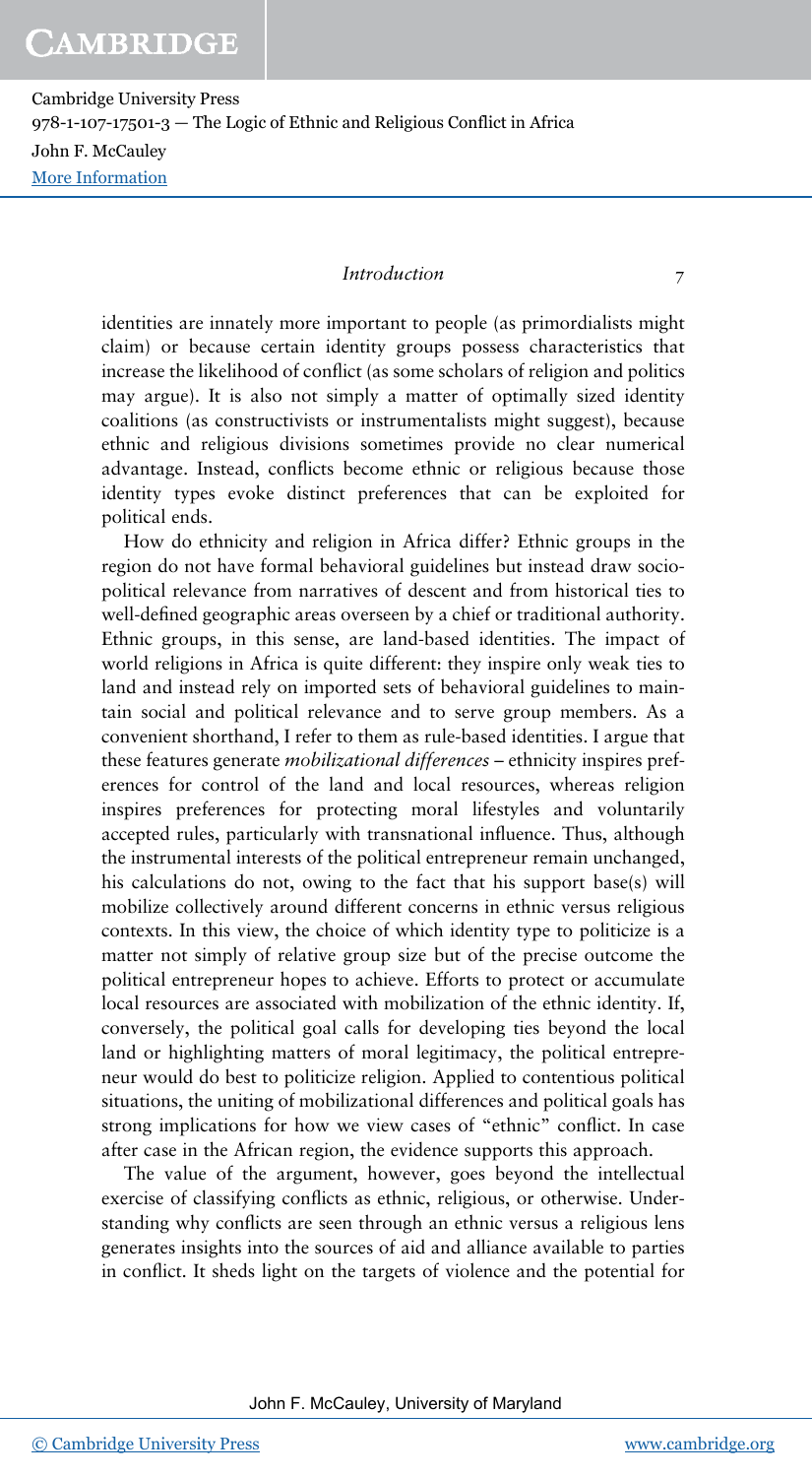retaliation and may also help to predict the severity of conflict. Perhaps most important, distinguishing ethnic from religious conflict frames can put us in a position to better identify strategies for mitigating future tensions between adversaries.

#### boundaries of the argument

I do not intend to explain why conflict begins. Instead, taking political and economic competition over scarce resources as a broader, fundamental cause of conflict, <sup>6</sup> I ask which labels groups employ when they come into conflict. Why does competition take place along some lines rather than others? Given individual attachments to several identity types, when should we expect ethnicity or religion to be evoked in the course of conflict? Focusing on these questions puts me in position to set aside the myriad moving parts that complicate stories of conflict onset and to do what those arguments do not – account for the mobilizational differences between types of identity that political entrepreneurs can use to their advantage in contentious political circumstances. My goal, then, is to construct a more complete understanding of conflict in Africa by going beyond the question of why conflict emerges to ask why, when groups come into conflict, the same people sometimes fight in the name of "tribe" and sometimes in the name of God. I maintain the view that these labels rarely serve as the cause of conflicts per se, but rather as incredibly powerful tools wielded in the course of conflicts.

The frame, or identity lens through which political activity is seen, is determined by several factors. First, the actors involved in a conflict – including political entrepreneurs, violence "specialists," and community members on both sides – announce themselves as members of an ethnic group, religion, or other social group. Second, the *targets* of violence in civil conflicts affect the lens through which that conflict is seen. The burning of churches and mosques, the murder of priests and imams, and the killing of religiously sacred animals (e.g., cows in Hindu regions) shape conflict as religious; attacking party headquarters frames conflict in political party terms; upsetting traditional shrines, destroying crops farmed by an agriculturalist ethnic group, or killing animals associated with a pastoralist group marks a conflict as "tribal." Third, the rhetoric

<sup>6</sup> Competition over resources underlies explanations rooted in both opportunity (Collier and Hoeffler 2004) and grievances (Gurr 1970). For summaries of the literature on conflict cause, see Brubaker (2004, chapter 4) and Blattman and Miguel (2010).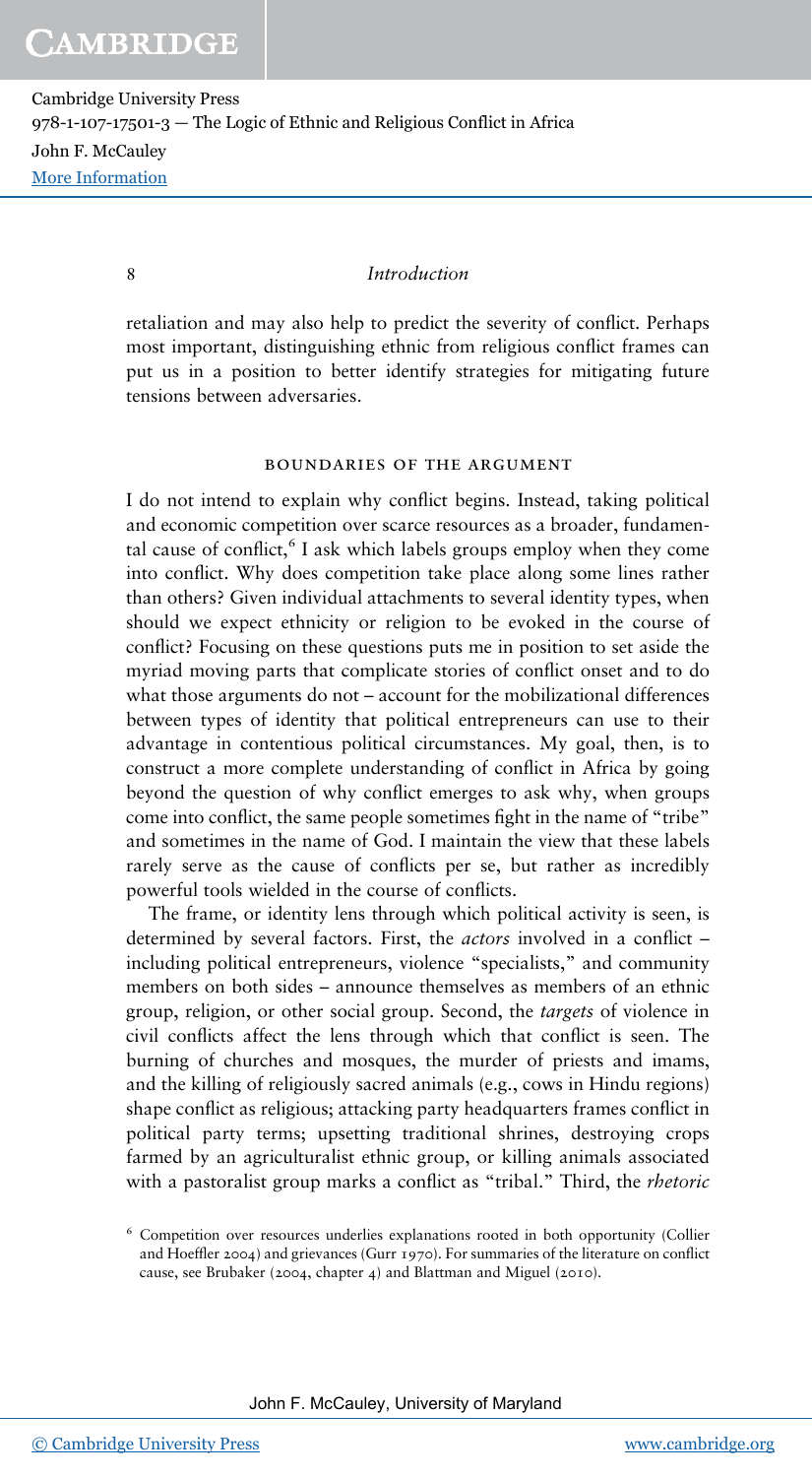## Boundaries of the Argument 9

used by actors in a conflict to make demands and incite participation contributes to the framing of conflict as ethnic, religious, or other. When, for example, an opposition political figure makes the public announcement that he is not permitted to take part in elections because he is a Muslim (an example described in Chapter 6), the conflict is more likely to take on a religious tone. Finally, the *reporting* of incidents during conflict influences the lens through which that conflict is seen. Paul Brass (1997) uses the example of a dispute over a young girl, coincidentally between Muslims and Hindus, as an illustration of the power and danger that reports can have on the frame of ethnic or communal conflict. To those affected by conflict, however, the frame is not simply a choice of labels but often a deeply felt cause for which to raise arms.

Why should we care about the frame of Africa's conflicts? As the example from Brass illustrates, frames can be notoriously fickle and subject to manipulation (e.g., from a state press interested in cultivating an outcome or image favorable to the government). That is not to say, however, that the frame does not matter; Brass's very point is that how a conflict is viewed has important consequences for how it proceeds. First, there is the matter of targets: Mr. Kaba in Côte d'Ivoire may not have been gunned down in front of his family had the Ivoirian conflict not taken on a religious frame. Second, some evidence suggests that the frame of conflicts – as religious, ethnic, or otherwise – has consequences for the outcomes and severity of violence. Wilkinson (1999) suggests, based on data from India, that conflicts over religion tend to be more violent; Fox (2004) presents cross-national data over a fifty-year period to demonstrate that wars in the name of religion are both longer and bloodier than non-religious wars. Sambanis (2001) notes an association between ethnic and religious conflicts and a lack of democracy. There are thus reasons to suspect that the frame of conflict – shaped by the actors involved, the targets, the rhetoric, and the reporting – affects the longer term trajectories of those conflicts. My objective is to explain why that frame is sometimes ethnic and sometimes religious.

Even in cases where the roots of a conflict appear obvious – say, in the imposition of Islamic Shari'a law for criminal matters in northern Nigeria – we should still ask why elites chose the particular strategy they did to mobilize supporters. In that instance, what is often described as a political power grab (Mu'azzam and Ibrahim 2000) could have targeted Hausa-Igbo ethnic divisions instead. Why might political leaders push a policy like Shari'a law if it divides society? The answer I propose is that doing so alters the salience of identity types in systematically useful ways.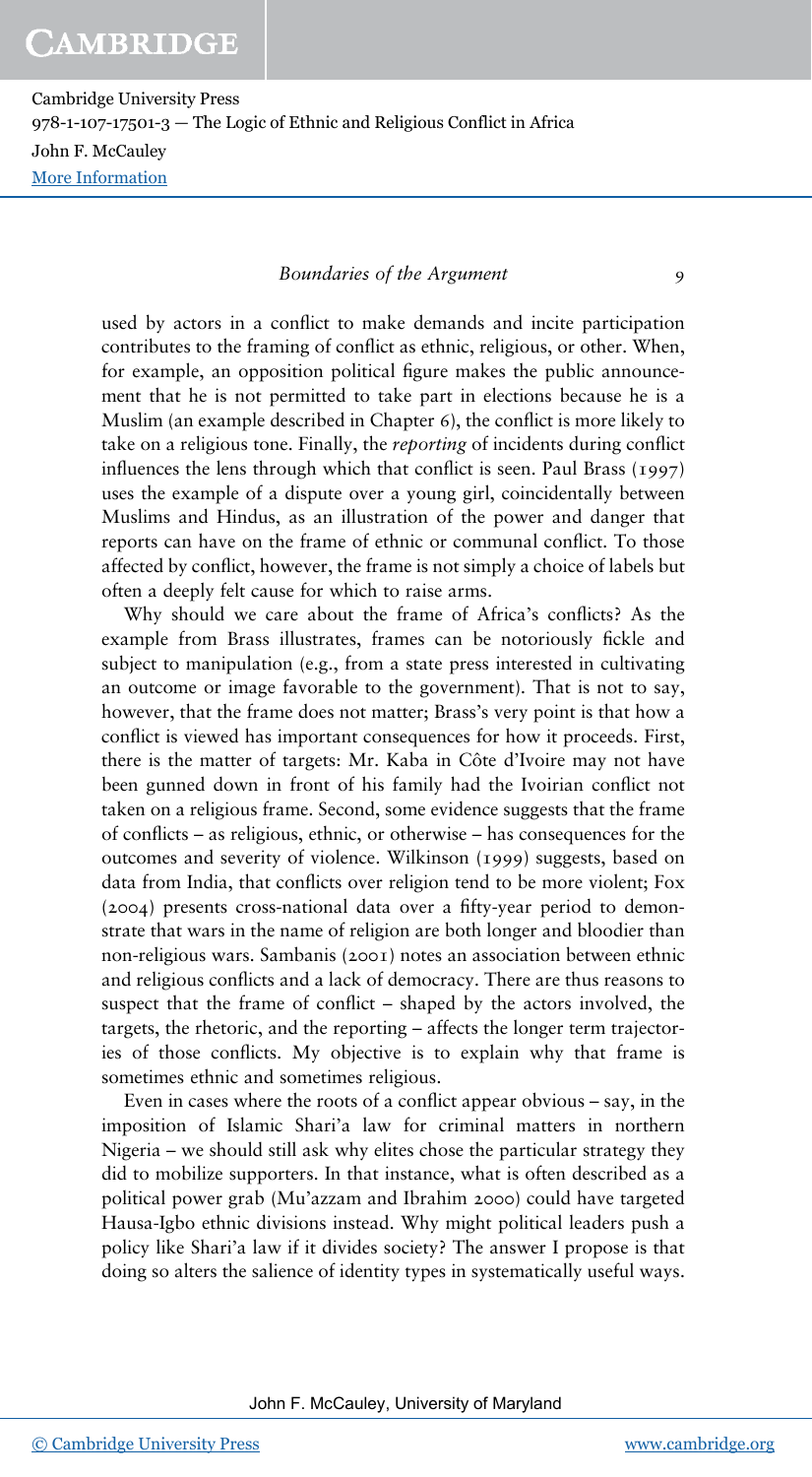Insofar as identity types have unique effects on individuals, political entrepreneurs can filter those individual-level preferences through their own strategic goals to achieve different ends.

To develop this argument, I focus on ethnicity and religion in Africa, for the following reason. The project begins with the fairly pedestrian view that something changes for individuals when they are placed in different identity contexts. To test that hunch, I sought an environment where multiple social identities are equally strong and potentially politically salient. In sub-Saharan Africa, ethnicity and religion are appropriate foils: over 90 percent of respondents to surveys in the region indicate that religion is important in their lives, and the same surveys indicate that the ethno-linguistic identity is the primary form of self-identification.<sup>7</sup> Together, religion and one's ethnic group are the most common social identity responses to the question, "how do you identify yourself first and foremost?" There is also a history of conflict in the region that has emerged along both ethnic and religious lines, generating sufficient variation in the outcome of interest to allow for the construction of a causal argument linking the mobilizational differences of identities to the lens through which conflict is seen. At the same time, Africa can be taken as a harder context in which to demonstrate mobilizational differences between ethnicity and religion, precisely because both are such central aspects of most individuals' lives, and they are often difficult to separate. Thus, to the extent that mobilizational differences do appear in the African context, I will have chosen a conservative environment in which to make the case that those differences affect political choice over the identity frames of conflict.

The argument is not intended as a universal explanation of all identity conflict. Different theories may be needed to explain the role of nationalism, class, or other identity types in conflict situations. Furthermore, as I develop in Chapter 2, ethnicity and religion should take on different meanings across distinct geographic regions. The categorization of religion as inspiring weak ties to land but strong commitments to rules, for example, may be accurate at the geographic peripheries of world religious communities, but less so at their geographic cores. Though Islam had spread across Africa by the tenth century, and Christianity had established pockets by the fifteenth century, their widespread impact is in many

<sup>7</sup> See data from Rounds 1 and 2 of the Afrobarometer public opinion surveys, in which questions regarding primary modes of self-identification were asked. Data available at www.afrobarometer.org/data.html.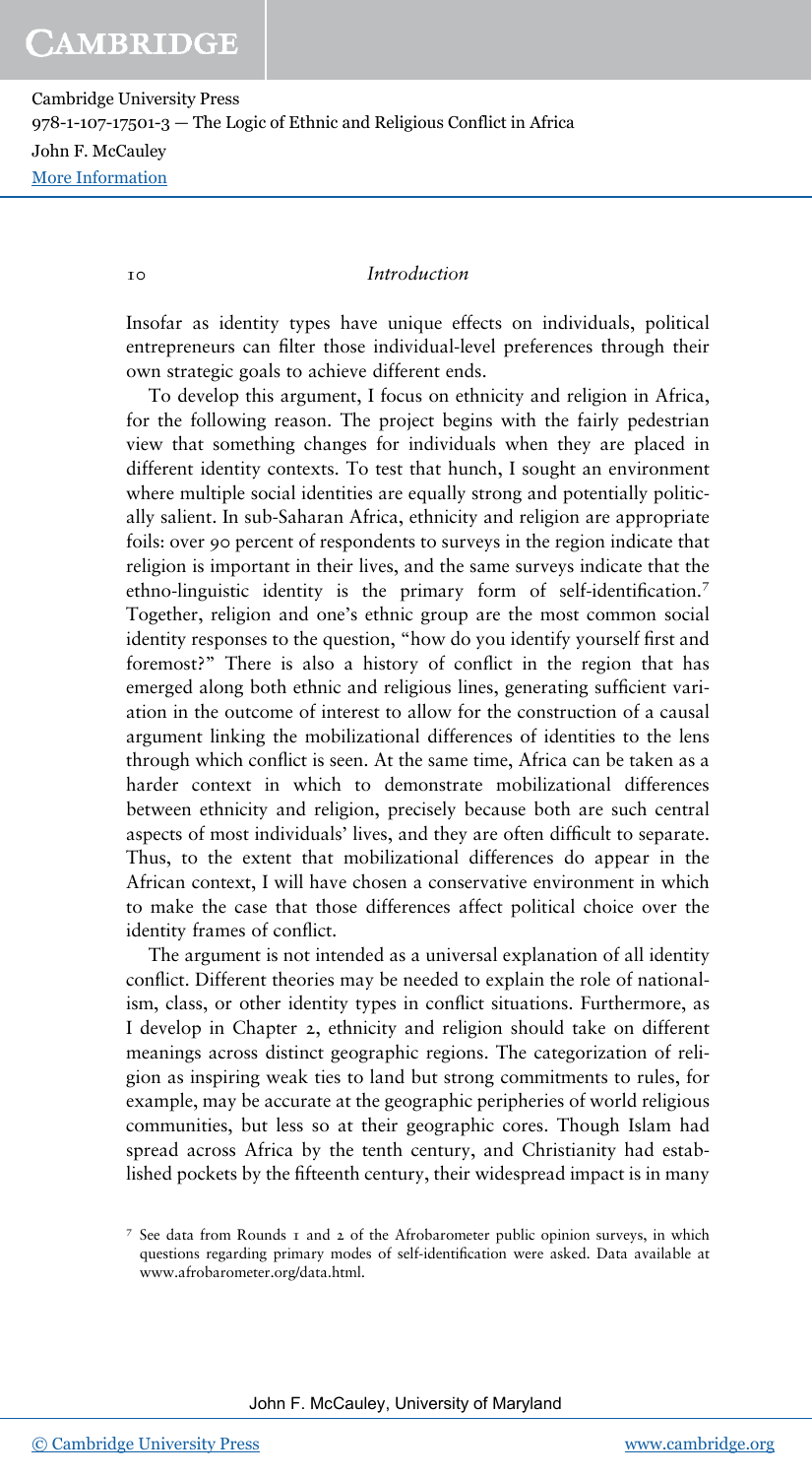## Defining Concepts 11

respects quite recent, having advanced significantly only during the 1800s (Clarke 1982). Attachments to land in Africa had by this point taken on different meaning, under traditional structures of authority. Religion as an identity type in the Middle East, by contrast, where sacred sites unite religious rules with territory and nationalism, should be expected to evoke a different set of concerns. Similarly, in Africa, where little congruence exists between ethnic boundaries and national borders, ethnic identity may function very differently from that in Japan, where ethnicity, land, and national political identity converge. What I present in this book is an argument that mobilizational differences exist across identity types, and that these differences help to explain why certain identities become salient in cases of African conflict. I make the case by focusing on two identity types – ethnicity and religion – that are especially important in this particular setting. Identities will serve different functions in other settings, but by understanding ethnicity and religion in one important context, we might gain improved insight into their roles in other contexts.<sup>8</sup>

The principal subject of this book is the communal and civil conflicts, past and present, that so frequently take on ethnic or religious frames in Africa. Of late, observers have devoted special attention to the recent wave of religious-motivated terrorist attacks in the region (see Munson 2016 as an example). Those cases of violence occupy a separate analytical class, often more galvanizing to Western audiences but also much smaller in scope, so they are not a central focus of the book. Nevertheless, insofar as terrorist group leaders may have incentives to mobilize support in the same way that political elites mobilize collective action during communal conflict, some lessons from this argument may be applied to religious terrorism in Africa, as I aim to demonstrate with an application to Boko Haram in the concluding chapter.

## defining concepts

To this point, I have used quotation marks in referencing the broad concept of "ethnicity" or "ethnic politics," as distinct from ethno-linguistic

<sup>&</sup>lt;sup>8</sup> This claim may run counter to patterns of globalization, which might suggest either an increasing universality of religious and ethnic meaning or the absence of any behavioral patterns in religion and ethnicity at all. Yet, so long as some regional specificity in identity types remains, space exists for arguments that both explain patterns in one context and shed light on distinctions with other contexts. See Cox (2010) for a description of religious globalization.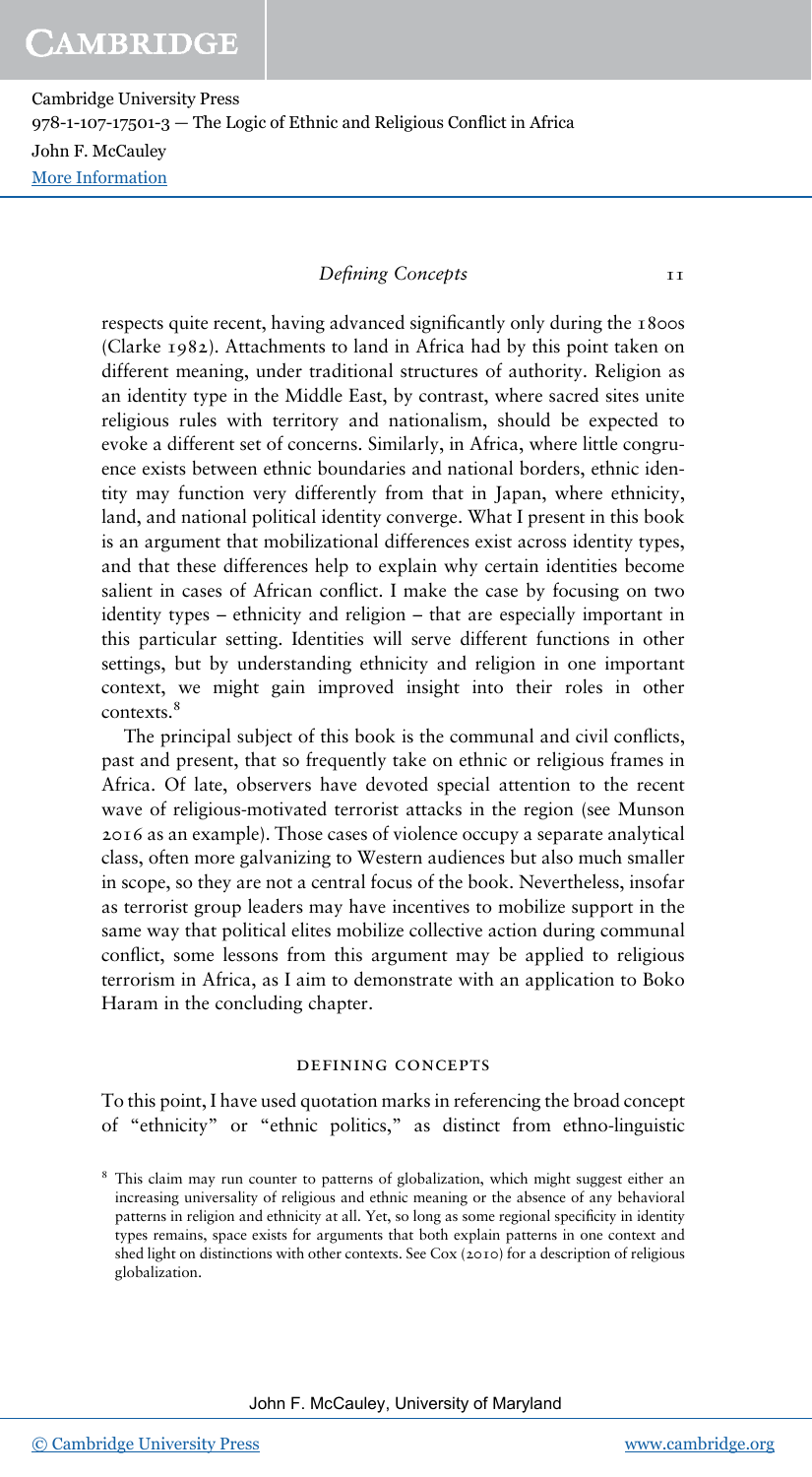(or "tribe") groups in Africa. The term *ethnic* requires special attention, as its complications serve in some sense as the very purpose of this study. In contemporary political science, the trend for many has not been to address religious or ethnic group conflict as problems in their own right. Instead, competition between all forms of ascriptive identity types – language, ethno-linguistic, racial, religious, and so on – is treated under an umbrella definition of "ethnic politics." Here, for example, are working definitions of "ethnicity" culled from some of the leading studies in comparative politics:

- Birnir (2007: 610): "Ethnicity is self-identification around ... language, race, or location. Other characteristics such as religion and culture qualify as well."
- Chandra (2004: 2): "I take the term 'ethnic group' to refer to the nominal members of an ascriptive category such as race, language, caste, tribe, or religion."
- Horowitz (1985: 53): "Ethnicity easily embraces groups differentiated by color, language, and religion; it covers tribes, races, nationalities, and castes."
- Kasfir (1979:  $365$ ): "The concept of ethnicity ... may be fundamentally ethnic, class, religious or – it is worth stressing – a combination of these identities."
- Posner (2005:  $I_4$ ): "Linguistic, tribal, and religious communities ... are all 'ethnic options.'"
- Rothchild (1997: 3): "Ethnic groups formed along ethnic, racial, religious, regional, or class lines – have distinct origins and appeals, but they share common features ..."

As several of these definitions reveal, there is unfortunate ambiguity between the umbrella definition of ethnicity and a more constricted use of the term. The semantic confusion has not gone unnoticed – Varshney (2002: 4) notes that ethno-linguistic traits count as "narrow" ethnicity, while other ascriptive groupings form the foundation of "broader" ethnic politics. Brubaker (2004: 136) also acknowledges the problem of "ethnic ambiguity" in reference to the use of the same term to describe both narrow, descent-based communities and broad, cultural groups (which include all of the identity types mentioned above – religion, race, region, caste, etc.).

There is, nevertheless, a straightforward rationale for the umbrella definition of ethnicity: preferences and behaviors across all identity types are assumed to be constant. Thus, the calculus of political entrepreneurs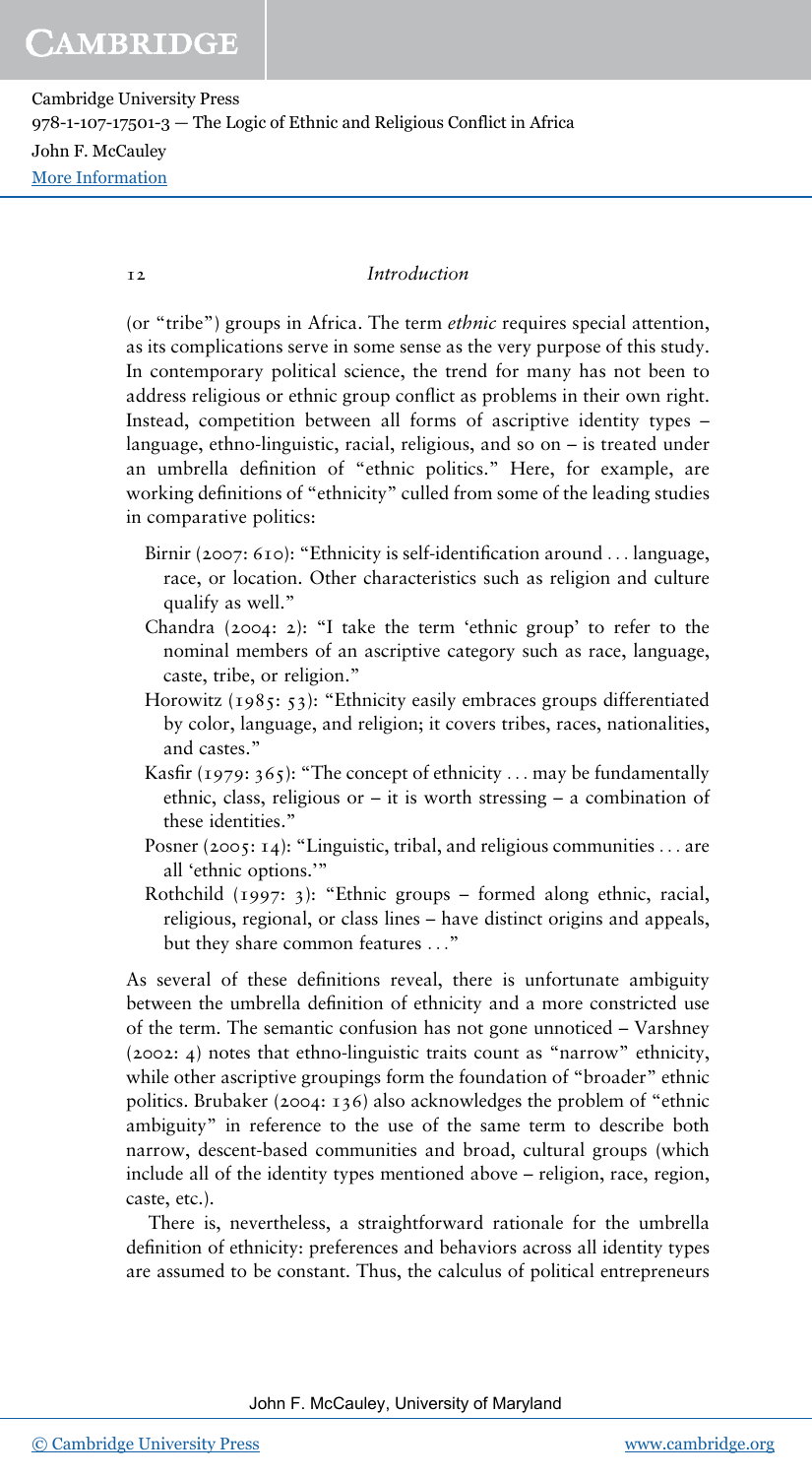## Defining Concepts 13

need not include information about the characteristics of different identity types per se (or about the different outcomes those identity options might elicit), but only about the general characteristics of identity groups as groups, such as their size. There is no room for differential affect across identity types in these arguments, nor for a psychological pull that might be stronger under some identity types than others, nor for unique, nonmaterial benefits that might accrue to group members under certain types of identity. One umbrella term works because political entrepreneurs can expect their support bases to pursue group-level advantages in the same way, regardless of whether contests occur in the name of their ethnicity, in the name of their religion, or in the name of any other social identity type. In other words, according to proponents of the broad definition of ethnicity, a group is simply a group. Differences between specific identity types within that conception of ethnicity are treated as a black box.

My aim is to get inside that black box, to understand whether specific types of identity elicit distinct preferences that can then be exploited differentially to serve precise political aims. The case for doing so – for treating ethnicity and religion as distinct political forces – hinges on whether there are theoretical grounds on which to expect behavior in the name of ethnicity to differ from behavior in the name of religion. To adopt an argument structure proposed by Helmke and Levitsky (2004) in reference to formal and informal institutions, if ethnic politics (EP) with ethnicity as its focus generates preferences similar to ethnic politics centered on religion, there would be no need to move beyond the umbrella definition of ethnic politics:

$$
EP_E\,=\, \, EP_R\,=\,X
$$

However, if political appeals to ethnicity and religion have distinct consequences for mass preferences and behaviors, a case for treating ethnic politics as distinct from religious politics is strengthened:

$$
\begin{array}{c} EP_E=X\\ EP_R=Y\end{array}
$$

In the latter case, relying on an umbrella understanding of ethnic politics has clear limits: it prohibits us from differentiating between ethnic politics (narrowly defined) and religious politics. Thus, for two reasons – both to overcome the semantic confusion surrounding "ethnicity" and to facilitate the substantive disaggregation of identity types and their effects, I refer to broad categories of "ethnicity" as identity types. They are the social categories that have potential political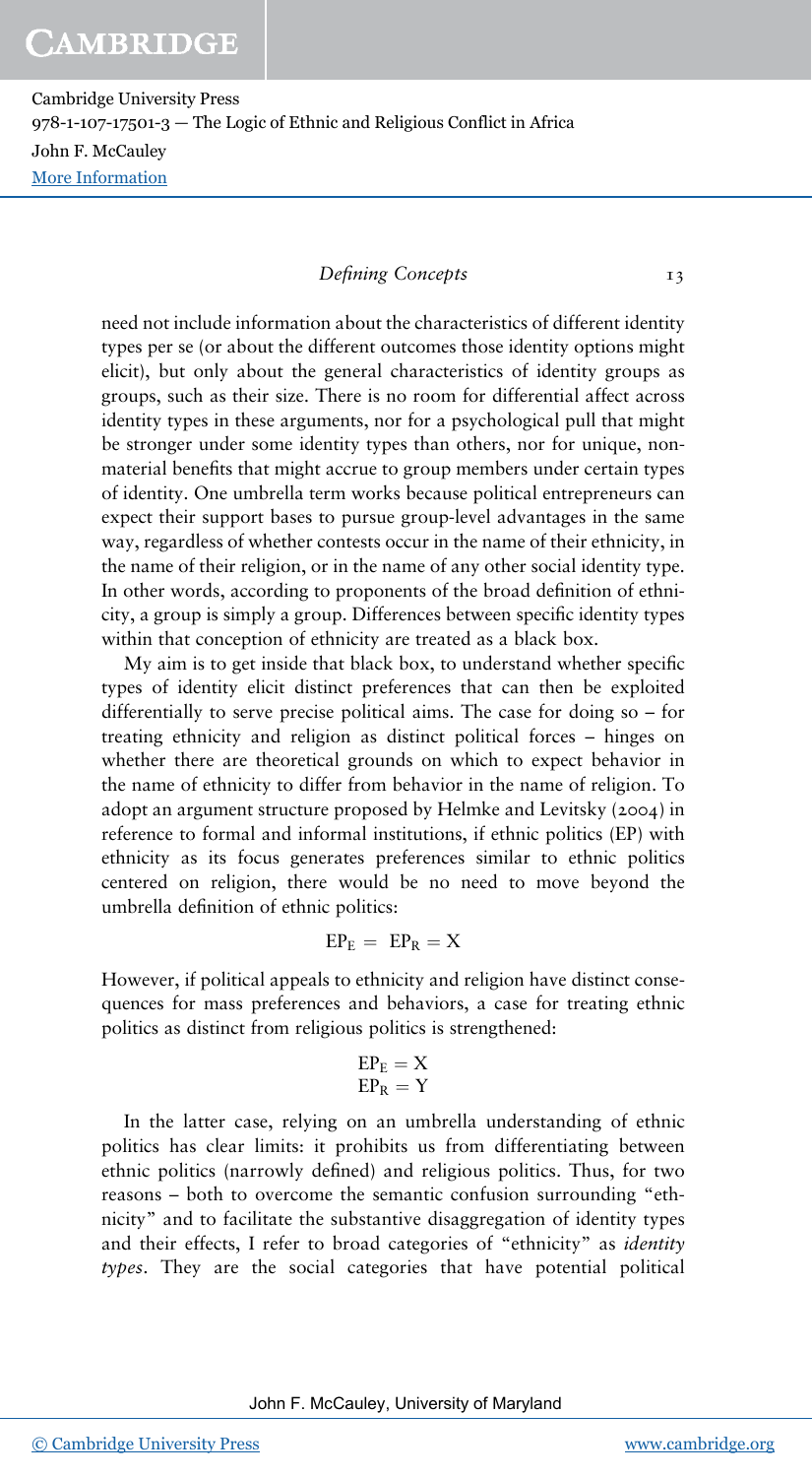Cambridge University Press 978-1-107-17501-3 — The Logic of Ethnic and Religious Conflict in Africa John F. McCauley [More Information](www.cambridge.org/9781107175013)

#### 14 Introduction

salience: religion, ethno-linguistic groups, race, language, caste, region, and so on; what Sacks (1992) would call *identity categories*, and what Posner (2005) refers to as ethnic cleavages. Within each identity type are any number of social groups: Christians, Muslims, Buddhists, Hindus, and Jews; Dioula, Fulani, and Yoruba; blacks and whites. I reserve the label of ethnic for the narrower conception, Africa's ethno-linguistic groups.

A fuller description of ethnic groups takes place in Chapter 2. In short, I use the term to refer to social groups whose members typically share a story of common descent, a language, and lifestyle norms (e.g., marriage and burial traditions). However, both in the construction of theory and in the empirical evidence that I gather, I leave it to the individual to determine the ethnic group to which he or she belongs and the boundaries of that group. Some may label themselves part of what are considered agglomerations of several clans or smaller ethnic groups; others may consider their ethnic group to be a subset of the larger ethno-linguistic grouping. For the purpose of this introductory chapter, I simply note the common identification of people in sub-Saharan Africa along ethnic lines, and the perceived importance of this identification for political issues. Hence, ethnicity counts as one of the handful of identity types along which political leaders in Africa can mobilize supporters, making Hutu, Yoruba, Dioula, and Kikuyu relevant in ways that, for example, tall, short, thin, and obese are not.

Evidence of ethnic identities being constructed or manipulated should not undermine the use of the narrow ethnic group as a politically relevant identity type in contemporary studies. Many, such as the Ashanti in present-day Ghana, the Zulu in present-day South Africa, and the Wolof in present-day Senegal, existed as well-organized kingdoms long before colonial intrusion, and the geographic and definitional boundaries of those groups have changed little over time. Furthermore, the fact that narrow ethnic groups have been combined, adjusted, and wholly invented should not be taken as an indication that contemporary Africans do not feel a deep-seated or innate attachment to their own narrow ethnic identity; many – and, judging by statistics from nationally representative surveys, most – actually do (see Afrobarometer Round  $\tau$ , 2001). Even in cases where a particular ethnic group was the result of social construction in some time period  $t =$  1, at a future time period  $t =$  2 its members may nevertheless perceive of their own ethnic identity as deep-seated and blood born, a phenomenon Brubaker (2004: 38) refers to as "self-sameness over time." Thus, despite historical tinkering with what ethnic groups are and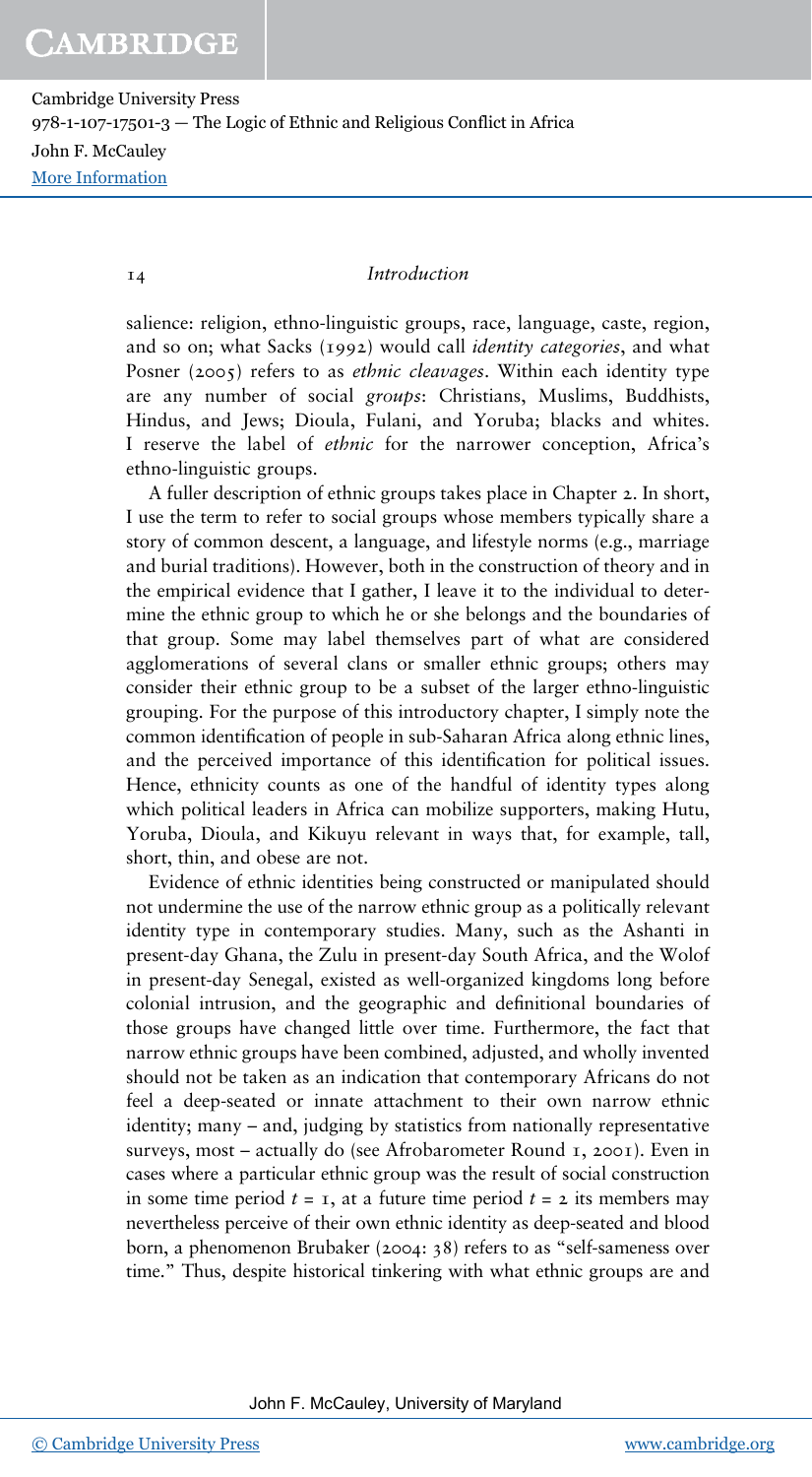#### Assumptions 15

where their boundaries begin and end, it is impossible to overlook their relevance in contemporary political Africa.

The concept of religion also deserves mention at the outset. Broadly speaking, religion is the term for a cluster of beliefs, shared by a group of individuals, that includes a story of human origin, explanations for the unknown, and a set of behavioral guidelines for attaining a favorable personal outcome, such as salvation (Weber 1922; Zinnbauer 1997). In this book, I focus on the political role of world religions in Africa – that is, Islam and Christianity, which account for almost 90 percent of the region's inhabitants.<sup>9</sup> The principal alternative to these religions in the region is African traditional religion, which I incorporate for comparative purposes at times in the study but otherwise treat as a distinct type of identity, based on the relevant features of (world) religion that I elucidate in Chapter 2. As is the case in the context of ethnicity, it is not necessary that I make judgments about what is or is not a religious group or religious beliefs. Theologians may take issue, but to know the answers to those questions as they pertain to this study, I need only to rely on the self-categorizations and stated views of religious group members and believers. Finally, because the primary focus of this project is on the distinctions between ethnicity and religion that contribute to the broader frames of conflict as either "tribal" or "religious," I focus little on the particularities of specific ethnic or religious groups. Nevertheless, where these distinctions are empirically insightful or helpful in addressing alternative explanations for the findings I present, I share them.

#### assumptions

To argue that political entrepreneurs have the ability to manipulate individual-level preferences by prioritizing different identity types implies, first and foremost, that individuals have multiple social identities whose salience can vary. This is particularly true in cases of overlapping identity types, where one's ethnic identity tends to reveal his or her religious identity and vice versa. The assumption of malleable identity salience rests at the heart of this project.

That identities are flexible and context dependent is now a matter of convention among social scientists: Southall (1970) explains that one can choose to be a Luyia, a Kenyan, or an African, none of which existed as

<sup>9</sup> For religious data, see the World Christian Database (2016).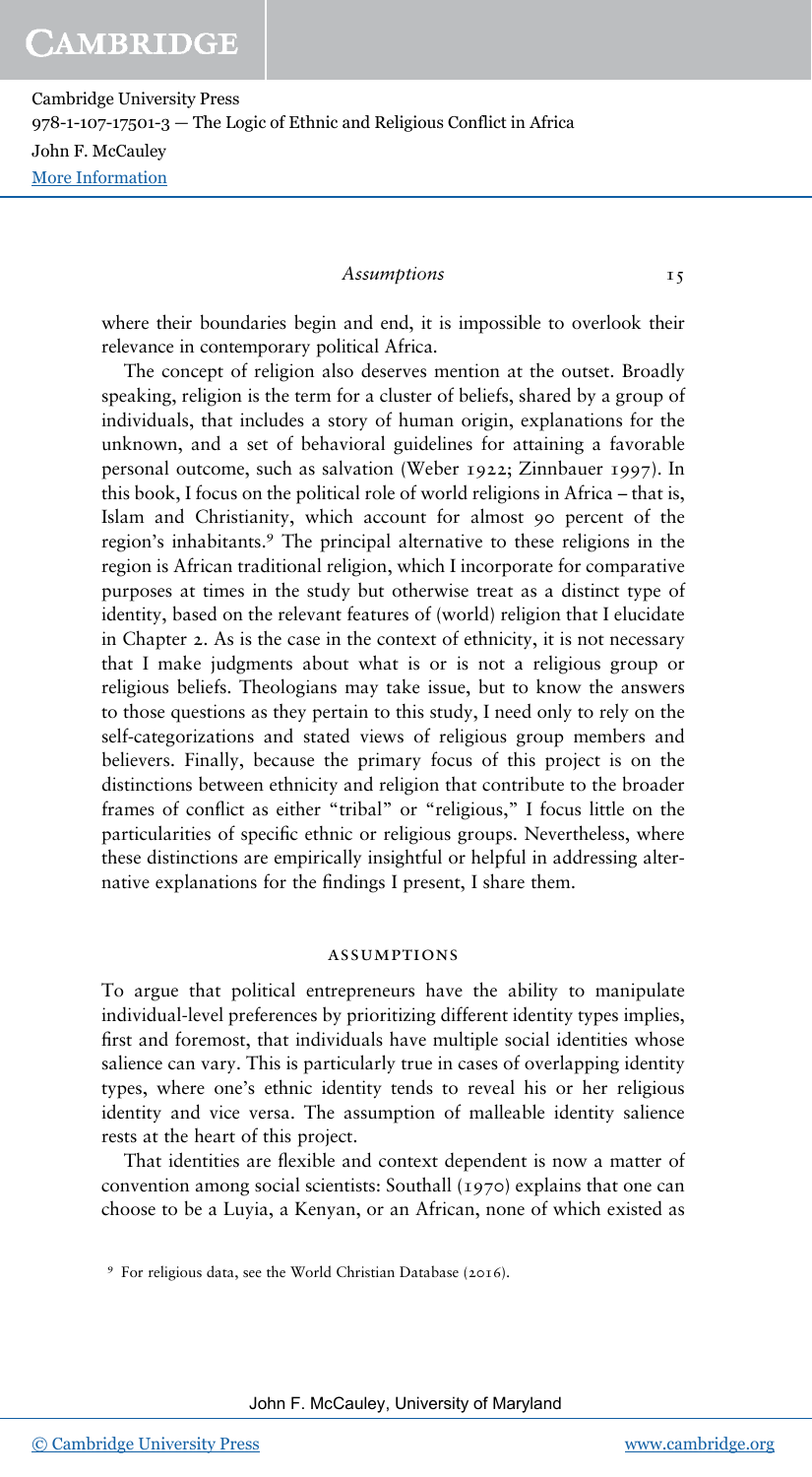Cambridge University Press 978-1-107-17501-3 — The Logic of Ethnic and Religious Conflict in Africa John F. McCauley [More Information](www.cambridge.org/9781107175013)

#### 16 Introduction

political labels before the late 1800s; Crawford Young calls identity "fluid and ... constantly in flux" (1976: 98); several others demonstrate how political conditions affect the salience of one identity type versus another (Chandra 2004; Eifert, Miguel, and Posner 2010; Laitin 1986). Yet it is important to note a complexity in the notion of malleable identities. Changing across identity types is a simple affair, explaining a reprioritization among a set of potential options (Brubaker 2004; Chandra 2006; Posner 2005). To take a simple example, one may be Catholic on Sunday, a political scientist on Monday, and Irish on St. Patrick's Day. Changing groups within one identity type is a different matter. To alter one's racial self-definition, for instance, may be exceedingly complicated, and so, in most cases, is changing ethnic groups (setting aside the social construction of new ethnic identities, which would typically affect individuals only over a generation or more). Changing groups within the identity of religion can be quite easy as a de jure matter – requiring little more than a personal attestation – but potentially quite difficult in the face of social constraints. Regional, national, and political party identities can be altered fairly straightforwardly (though perhaps not without expense), whereas identities within certain types of physical characteristics (height, eye color) cannot.

My argument applies to changes across identity types. The set of choices is potentially innumerable – as the psychologist William James wrote in the late nineteenth century, a person "has as many different social selves as there are distinct groups of people about whose opinion he cares" (1890 [1950]: 294). Practically speaking, however, the list is constrained to a handful of identity types that inspire collective action. Horowitz limits that list to five factors: race, religion, caste, ethnolinguistic group, and region. Critical, of course, to the potential salience of any identity type is the presence of an "other." As social identity theorists have noted, social recognition of one's own group is determined with reference to specific other groups (Tajfel and Turner 1986: 16), such that, for example, being of the Yoruba ethnicity in Nigeria has meaning only with knowledge of the existence of Hausa, Igbo, or other ethnic groups. In this study, I am particularly interested in changes that enhance ethnic or religious salience, from whatever baseline individuals begin.

Coupled with the notion of malleable identities are some propositions regarding human behavior. Individuals seek utility in both material and non-material forms, from formal and informal sources; they desire resources from the state, but they are also pulled by concerns over selfworth, lifestyle, kin, and their place in the world. To overlook those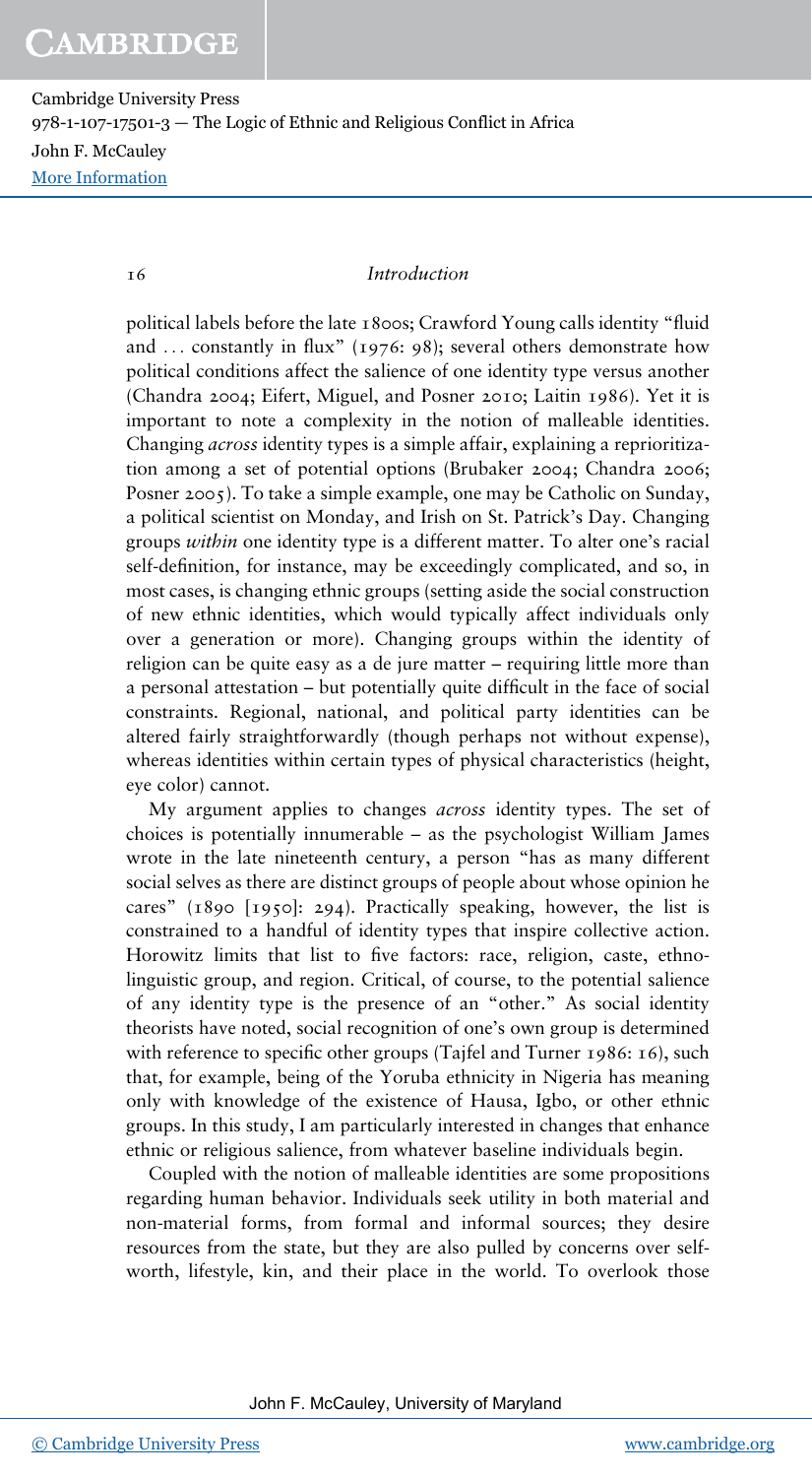#### Assumptions 17

sources of utility is to ignore, for example, the sociopolitical importance of bloodlines, ancestors, and traditional chiefs and to discount the widespread practice of self-flagellation among some Shiite Muslims in the Arab world and Opus Dei Catholics in the United States, the asceticism that some Buddhists believe alleviates suffering, and the practice of tithing among some Christian traditions that is repaid only in an afterlife. Attachments to ethnic and religious identities, in short, alter utility functions by introducing important non-material interests. Our theories might more accurately describe collective human behavior, then, if we find ways to incorporate these interests as a function of different identity contexts.

My argument is not in contradiction to the rational, instrumentalist logic that underpins many contemporary studies of political behavior. Those arguments explain political choices as efforts to maximize individual utility, given a set of exogenous, fixed preferences. The maximization of individual utility is also the centerpiece of political behavior in my argument, only with two caveats. First, I test empirically what those preferences actually are, in ethnic versus religious contexts. Demonstrating that ethnicity and religion evoke different sets of preferred actions underscores the consequences of mobilizing groups along different identity lines. Thus, whereas the extant constructivist literature has shown convincingly that identities can change, the contribution of this study is to explain how that matters. Second, I make room in the theory for those non-material benefits that can accrue differently under the guises of ethnicity and religion, in the form of righteousness, salvation, honor, blood ties, and so on. In this sense, I am adding an additional motivating factor to studies of ethnic politics that rely only on group size as the explanation for competition over resources.

The argument requires additional assumptions about political entrepreneurs and their incentives. First, political entrepreneurs may be formal office holders or opposition figures, but they need not be: in Rwanda, the voices of the Milles Collines radio program who instigated violence, as well as the Hutu military leaders who organized that violence, may be considered political leaders. In the ongoing war against terrorists, actors such as Osama bin Laden and the leadership of groups such as Boko Haram, the self-proclaimed Islamic State, and Al Qaeda in the Islamic Maghreb would certainly qualify as political entrepreneurs, despite the fact that their efforts to mobilize collective action do not occur through formal political channels. I assume that the broad goal of political entrepreneurs is to gain and maintain political power and that their calculations are purely instrumental in pursuit of this broad goal. In other words,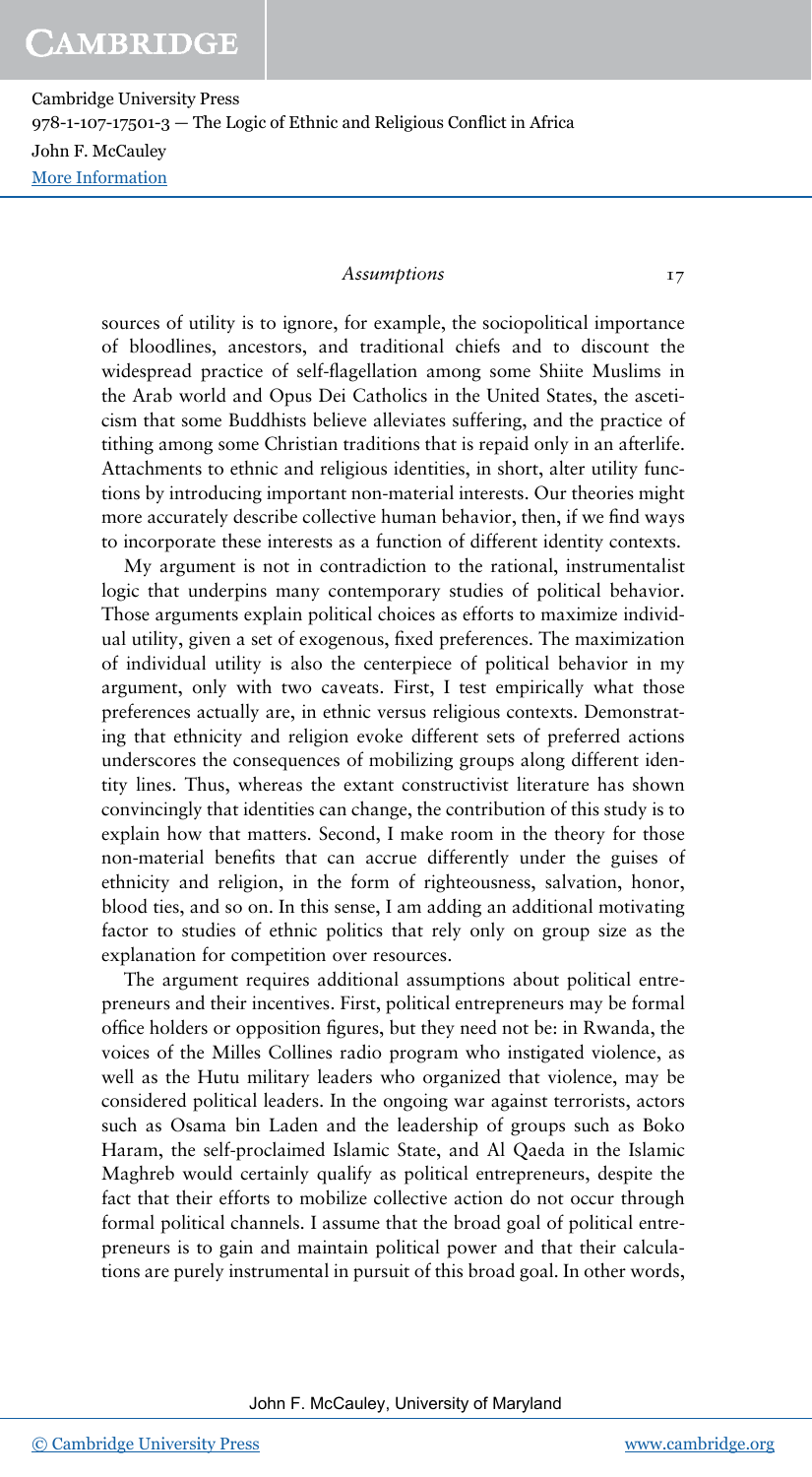Cambridge University Press 978-1-107-17501-3 — The Logic of Ethnic and Religious Conflict in Africa John F. McCauley [More Information](www.cambridge.org/9781107175013)

#### 18 Introduction

political entrepreneurs are not subject to the same non-material, psychological incentives that can motivate the masses. Finally, I assume that political entrepreneurs are knowledgeable about the incentives and preferences of individuals. Whether that knowledge results from a rational choice assumption of perfect information or a process of successful learning, it is this assumption that allows elites to exploit the community-wide salience of identity types in pursuit of their own favored outcomes when institutions break down and conflict reigns.

Given these assumptions, we might expect the strategic calculus of a political entrepreneur to incorporate the following concerns. First, what do ethnicity, religion, race, or other identity types mean to individuals? By asking this question, the political entrepreneur begins an exploration of the preferences that mobilizing one identity type over another might elicit among followers. Second, what are the political entrepreneur's own political interests? Does she see an opportunity to take the reins of political power, or the potential for wealth accumulation by seizing territory? Would her standing improve if social policies could be changed, or might she benefit from increased international attention on her supporters? This question, coupled with the preferences that different identities elicit, forms the basis of political choice. Third, what identity types are plausible sources of cleavage in the region, and might any of several identity types be exploited? Do those identity types overlap, leaving the political entrepreneur with the same support bases irrespective of the identity card she plays? Finally, given individual-level preferences in different contexts, the entrepreneur's own political interests, and the opportunity to manipulate the frame of ongoing tensions, what tactics might leadership employ to ensure that followers act collectively? The goal would be to mobilize supporters to act in committed defense of their identity group, in such a way that their support strengthens the political entrepreneur's own probability of political success. These questions serve as the foundation for specific hypotheses presented later in the book.

By drawing together the utility calculations of both elites and masses, this study follows Kalyvas (2006) in problematizing a relationship for which one side is often assumed away. Studies that demonstrate why rebels engage in conflict or why communities support a violent movement teach us much about mass interests (see Weinstein 2007). Likewise, scholarship that explores why leaders take their troops to battle or refrain from doing so reveals important lessons about elite decision-making (Huth 1988). The subject of this study – why conflicts become ethnic or religious – differs in the sense that the story can be completed only by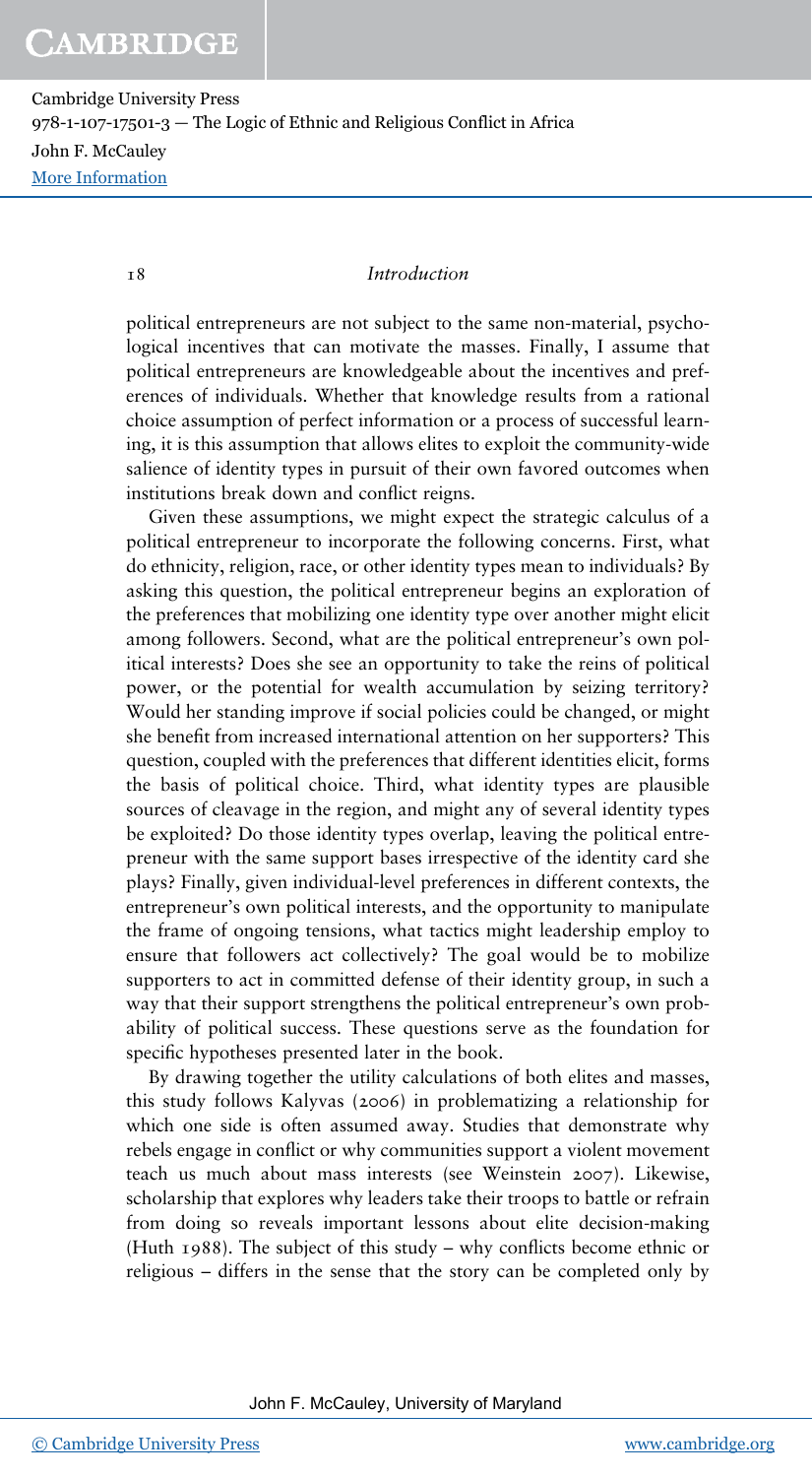#### Assumptions 19

considering the interests of both elites and masses, as well as the interactions between them. Doing so complicates the argument, but also creates an opportunity to explain cases in which coalition size alone yields no apparent political advantage.

It would be naïve, of course, to suggest that the size of support coalitions does not matter in the course of conflict. Certainly, such a calculation is the first consideration of both instrumental elites and their rational supporters, and, consistent with my argument, it may well be the motivation for political leaders to mobilize the identity groups that they do. But what motivates the entrepreneur's mobilization decision when the identity groups to which she might appeal are not of clearly different sizes? Understanding the behavioral differences that identity types elicit allows me to construct an answer to that question. Ethnic attachments to land and religious attachments to geographically unbounded rules may work in tandem with size advantages where ethnicity and religion offer different-sized coalitions. Where the same cast of supporters constitutes a leader's ethnic coalition and her religious coalition, however, an argument rooted solely in group size is ill-equipped to explain why one or the other becomes the focus of conflict. An argument rooted in the mobilizational differences of ethnicity and religion is equipped to explain both circumstances.

The same logic could be applied beyond the context of conflict, to vote shares or the provision of public goods, for example. The study is particularly well suited, however, to explain choices that elites face in conflict settings, outside formal political channels. In these contexts, formal institutions break down and create an open space with exceedingly high stakes. To apply the concept of mobilizational differences in these settings is thus to wrestle with perhaps the paramount concern of inter-group competition: why individuals in certain situations are exceedingly devoted to their identity groups, and why the result is often the most profound, violent type of inter-group discord.

My approach represents a departure from the "group is a group" study of ethnic politics and may thus be met with skepticism by some readers. Five objections may be raised. The first is that one cannot construct systematic theories of social science on a foundation of impossible-to-measure, non-material preferences associated with different identity types. Not only are those attachments too arbitrary and amorphous to explain the aggregate behavior of groups in any meaningful way, the objection would go, but they also matter little for the choices that people make in sociopolitical settings, where material and power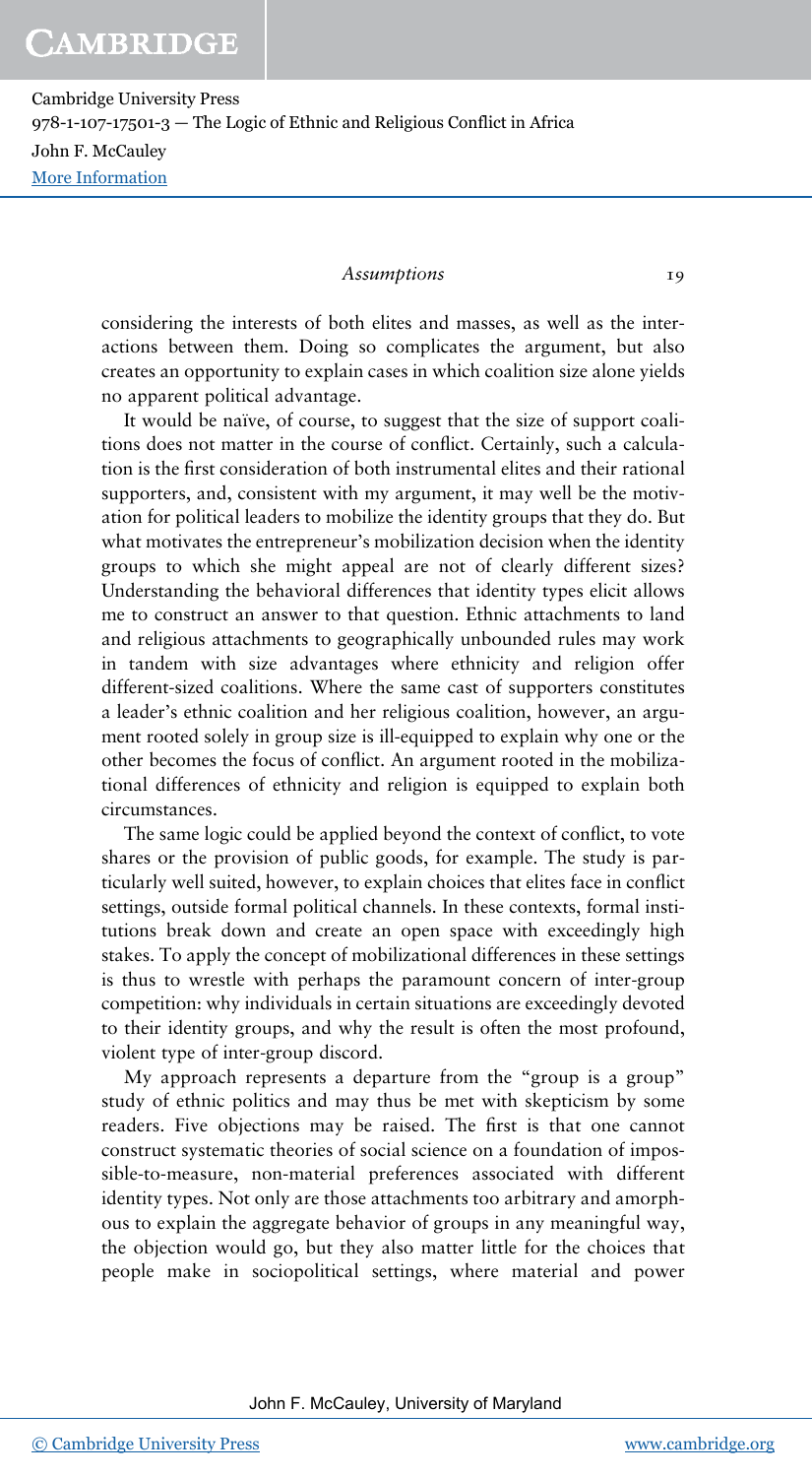Cambridge University Press 978-1-107-17501-3 — The Logic of Ethnic and Religious Conflict in Africa John F. McCauley [More Information](www.cambridge.org/9781107175013)

#### 20 Introduction

incentives rule. But this concern should not dissuade us from exploration. It is an empirical question, after all, as to whether or not systematic differences exist in the preferences evoked by ethnicity, religion, or any other identity type. Those differences may complicate our theoretical understanding of ethnic politics, but they do not adulterate it; on the contrary, if differences across identity types exist, our theories will be stronger to the extent that we find ways to incorporate those differences. Several scholars have made efforts to do so: Crawford Young (1976) notes that, in addition to being a social identity, religion uniquely offers a world view. David Laitin (2000) shows that religious groups differ from language groups in that they have shorter transition periods. Grim and Finke (2007: 653) explicitly state that "we need to recognize that religion and ethnicity are separate concepts." How these and other evaluations matter for our understanding of conflict in Africa requires further exploration, which is the goal of this project.

According to the second objection, my argument essentializes ethnicity and religion, imposing fixed characteristics, and thus perhaps outcomes, to a changing world. There is far too much evidence of religion associated with both violence and peace – think of the use of Buddhism as a tool for conflict in Myanmar and healing in Cambodia, for example – and the same could be said for ethnic group labels. Imposing distinctions would thus represent a reversion to primordialist thinking. In this book, I take pains to stress that the elements of distinction may change over time and place, but in a given political context, some ethnic and religious norms must persist, on average, so that it makes sense to speak of Punjab as distinct from Hindu, or Roman as distinct from Catholic. For Laitin (2000), it is the transition period; in this argument, it is a foundation of land versus a foundation of rules. These features, I argue, shape human behavior and preferences in predictable ways in given contexts; the differential outcomes we see are then explained by the political exploitation of ethnic groups and religion for instrumental purposes.

Quite apart from concerns of essentialism, a third potential objection is that my argument fails to account for clear historical patterns that make certain religious or ethnic groups more prone to conflict and violence. In other words, I may not be essentializing enough when it comes to distinctions between particular religious and ethnic groups. In the last several years, acts of terrorism perpetuated by radical groups in the name of Islam have for some observers distinguished Islam per se from other world religions (Bar 2004). Similarly, ethnic groups such as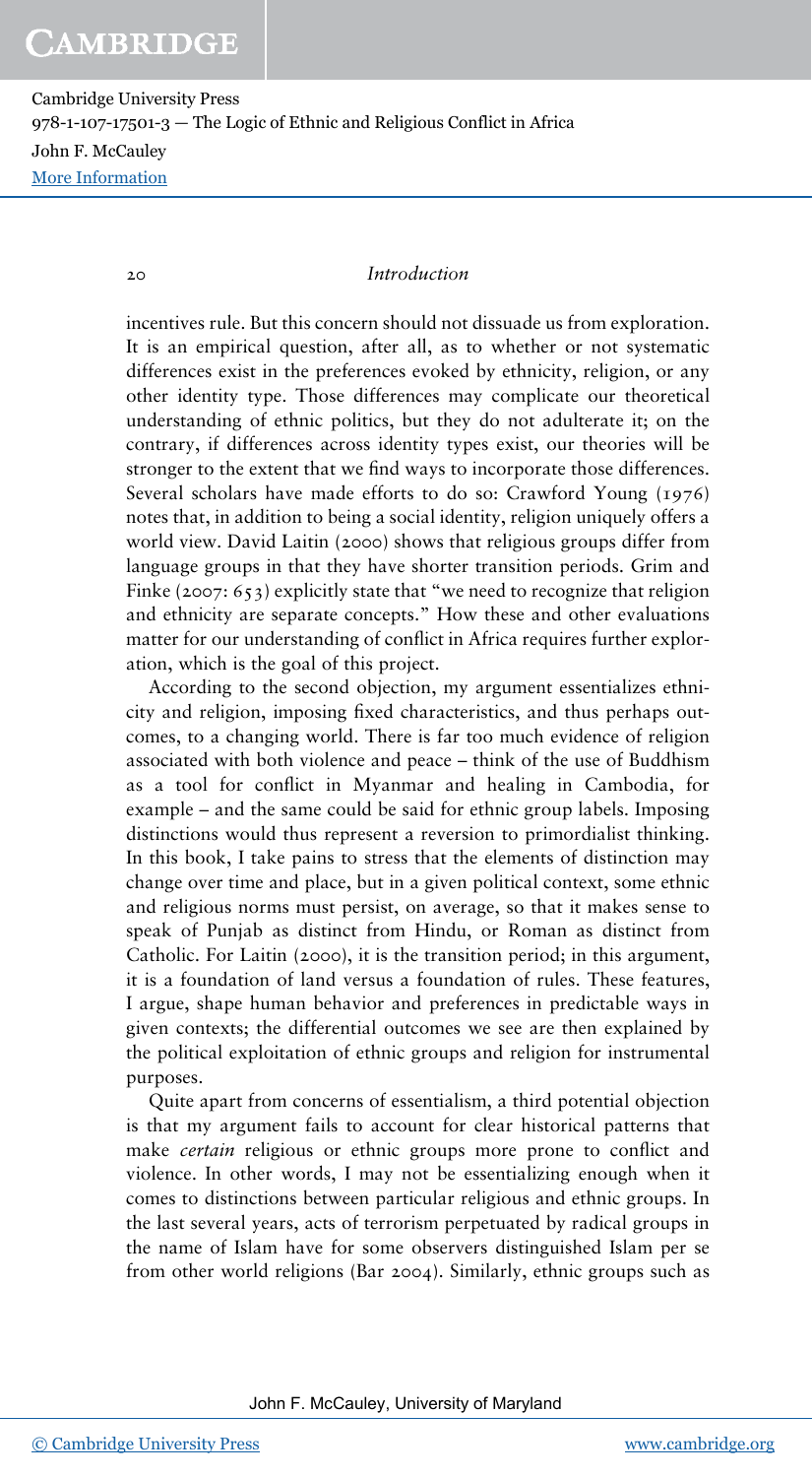#### Assumptions 21

the Lobi of Burkina Faso and the Zulu of South Africa are often labeled "warrior tribes" (Mazrui 1975), having developed violent defenses against marauding neighbor groups. In this project, I do not deny that different behavioral patterns exist among specific ethnic and religious groups, but I raise two arguments in defense of tabling those distinctions in favor of the meta distinctions between ethnicity and religion. First, it is well documented that the norms, behavioral patterns, and even specific teachings of religions and ethnic groups vary over time and place. Islam has undergone substantial changes over time and across regions (Zubaida 1993), and Crusades supported by the Catholic hierarchy during the eleventh century are not in keeping with the teachings of Catholicism today (O'Brien 1994, chapter 17). So I do not wish to stamp any particular ethnic group or religion with present-day perceptions or exigencies. Second, despite those changes in what it means to be Muslim, Catholic, Lobi, or Zulu, I argue that some basic commonalities can be used to describe ethnic groups and world religions in Africa, the former rooted in perceived inheritances of land and the latter in sets of geographically unbounded moral guidelines. Incorporating this claim into the way we frame conflict will represent a contribution to the social science literature, so I constrain the focus of this research agenda to the broader distinction.

Fourth, some may object to my argument on the grounds that its empirical outcomes cannot be distinguished from those of more straightforward explanations relying solely on the relative size of groups. In Rwanda, the Hutus may have been prompted to consider their attachments to land, but they were also a larger group desiring the reins of political power. Thus calculations in coalition size can sometimes explain much of the story. While this is true, an argument that recognizes identity-specific preferences may be in closer keeping with actual human behavior. Furthermore, what political elites desire is sometimes not a neat political calculation of head counts but an opportunity to mobilize supporters collectively during conflict, particularly when group sizes do not provide a clear advantage. My argument accounts for how that can happen.

Finally, some readers will note that this study entails little close analysis of the formal institutions of the state, which typically occupy a central place in political studies. That choice is by design, given the objective of explaining the role of ethnicity and religion in conflict settings. Conflict implies by necessity at least some degree of institutional breakdown, along with the opportunity for political outsiders to counter the state's monopoly on violence (see Blattman and Miguel 2010); as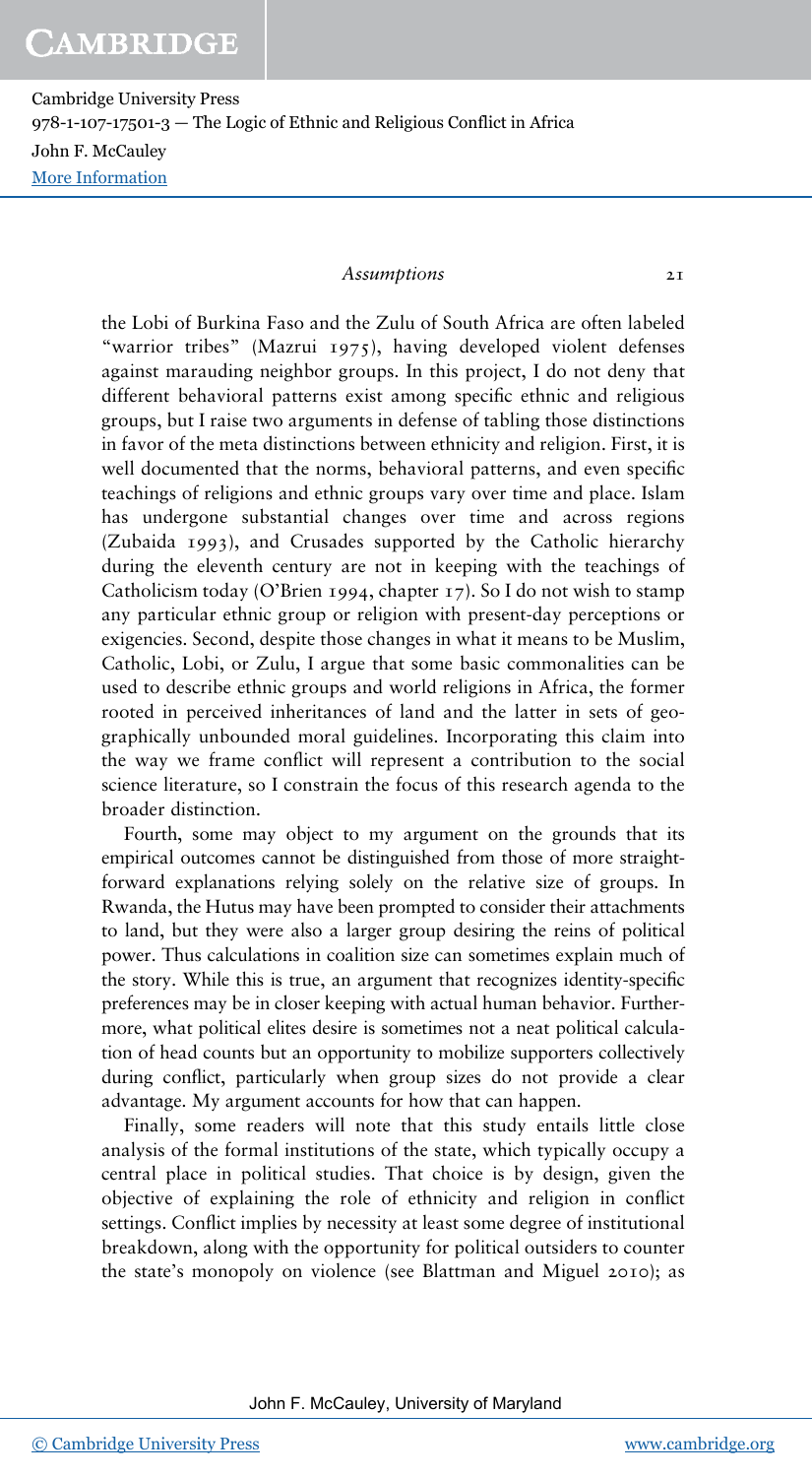such, a focus on sides in conflict rather than on formal institutions should prove fruitful. Furthermore, ethnic and religious groups constitute key informal political institutions that shape outcomes in ways often as important as the more formal rules of politics (Helmke and Levitsky 2004). Finally, the concept of conflict frames has most relevance to the elites who mobilize and the masses who follow. Those actors may or may not function within the constraints of formal political institutions, but their interactions are nevertheless a matter of central political importance.

#### methods and research

I use two principal methods in the construction of my argument. First, to explain the preferences of individuals in a systematic manner, I rely on a randomized experiment conducted in the field. Druckman et al. (2011) note that experiments constitute an improvement over observational data due to the exogenous variation – which is both randomly assigned and clearly understood – in the explanatory variable of interest (in this case, the subject's primary identity: religion or ethnicity). More important, because essentially all individuals in Africa have both ethnic and religious identities, I had little choice but to employ experimental techniques to tease out the effects of each. Observational studies could control for specific ethnic and religious group membership and for degrees of commitment to each, but they would provide little leverage in distinguishing between behaviors based on ethnic commitments and those based on religious commitments. In particular, I am interested in testing the effects of ethnic and religious contexts on the political preferences that individual Africans hold. To do that, I administered ethnic and religious treatments and measured their effects (against each other and a control group) among hundreds of participants, most often in their homes. This is admittedly messier than a laboratory experiment would be. The advantage, however, as Gerber and Green (2000) argue, is that experiments conducted in naturalistic settings actually tell us something about causal relationships in the real world. For this reason, a growing list of studies rely on experiments conducted in the field, particularly in Africa (Blattman and Annan 2016; Dunning and Harrison 2010; Habyarimana et al. 2007; McCauley 2014; McClendon 2014; Michelitch 2015; Wantchekon 2003). Experiments often can tell only half the story – about an effect, not necessarily the mechanism explaining why that effect occurs – but they still take us much closer to the production of clear causal inferences that rests at the heart of scientific exploration.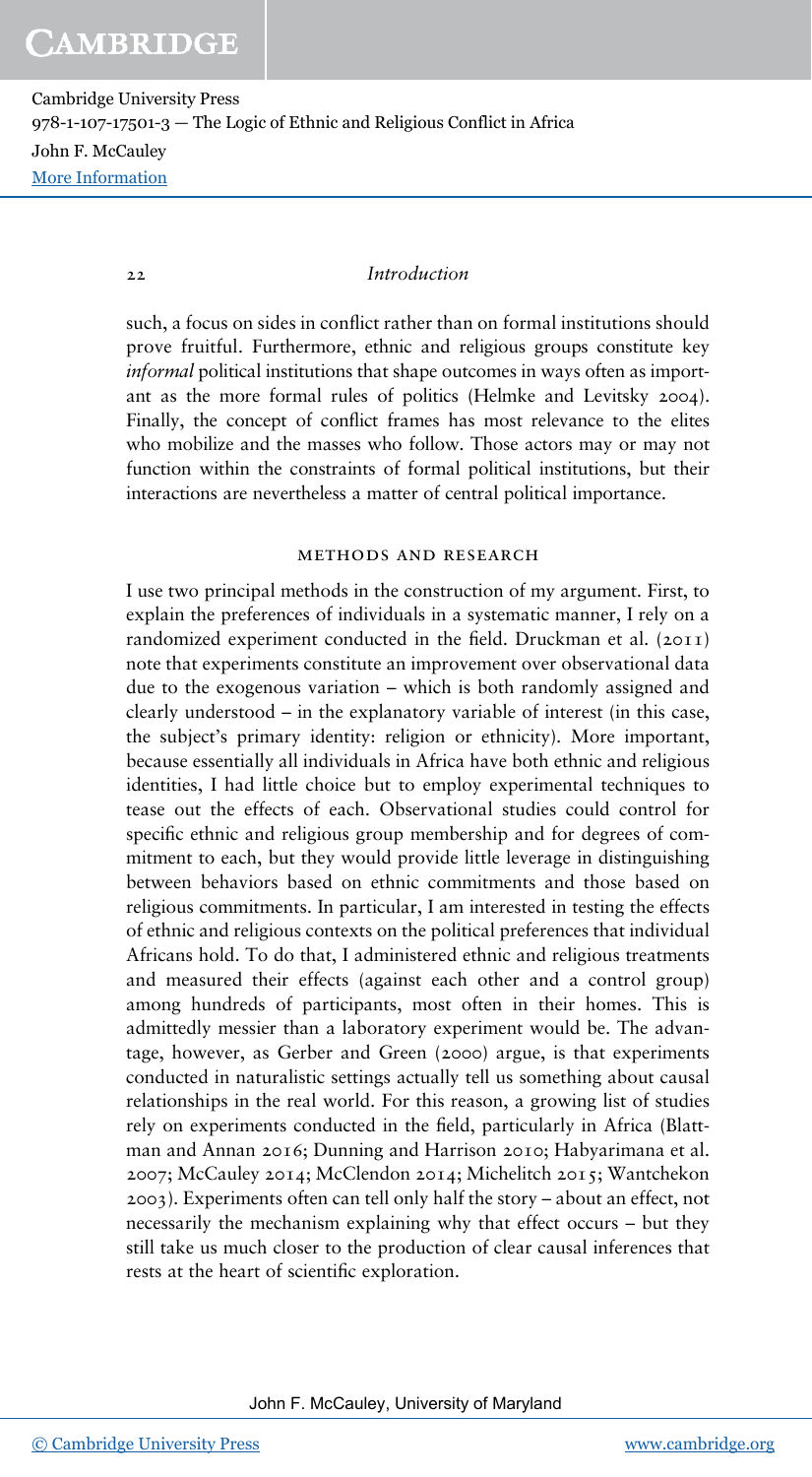## Methods and Research 23

Second, to understand the complex dynamics that shape conflict as ethnic in some circumstances and religious in others, I rely on recent historical case studies of conflict in the African region. There are things that case studies will never be able to tell us, such as the proportion of variance across cases that is explained by the included set of variables. But there are also important sociopolitical questions that can be answered only by tracing processes closely in a handful of cases. One reason is the complex causal progression that leads to the frame of conflict as either ethnic or religious; it unites different levels of analysis and evolves in sometimes obtuse ways as political incentives shift. In this study's cases, I take pains to demonstrate the predominant frame of conflicts through their actors, targets, rhetoric, and reporting, while also explaining why those frames emerged. That such steps are required, and that the answers I present may still be subject to debate, is an indication of the complexity of the research question. To rely on brute classifications of variables and outcomes in order to force the relatively small set of cases into a quantitative model may thus do more harm than good with respect to finding empirical answers.

Field research for the study was conducted in the West African states of Côte d'Ivoire and Ghana, with additional interviews and archival work in Nigeria. The testing of individual-level political preferences in ethnolinguistic versus religious contexts could, of course, be done almost anywhere in the world. Why here, in Côte d'Ivoire and Ghana?

The book project began as an effort to understand why religion became a caustic divider during the Ivoirian conflict, despite the fact that the conflict itself had nothing to do with religion. I explain the conflict in Côte d'Ivoire more fully in Chapter 6, but a brief description here will provide helpful context for the chapters that follow. Ethnic and religious divisions had been kept largely at bay in Côte d'Ivoire through decades of economic growth and redistribution, but that all changed in the mid-1990s: with resources becoming increasingly scarce and a presidential race looming, leaders of the incumbent, southern-based political party introduced a policy known as Ivoirité, or Ivoirianness, which created advantages for those perceived as pure or native Ivoirians, at the expense of those who immigrated later – and who also happened to be largely Muslim and of northern ethnicities such as the Senoufo and Malinké. Overt ethno-national discrimination followed, limiting rights and opportunities for those perceived as not pure Ivoirians. When a northern presidential candidate – the current president eventually installed in 2011, Alassane Ouattara – was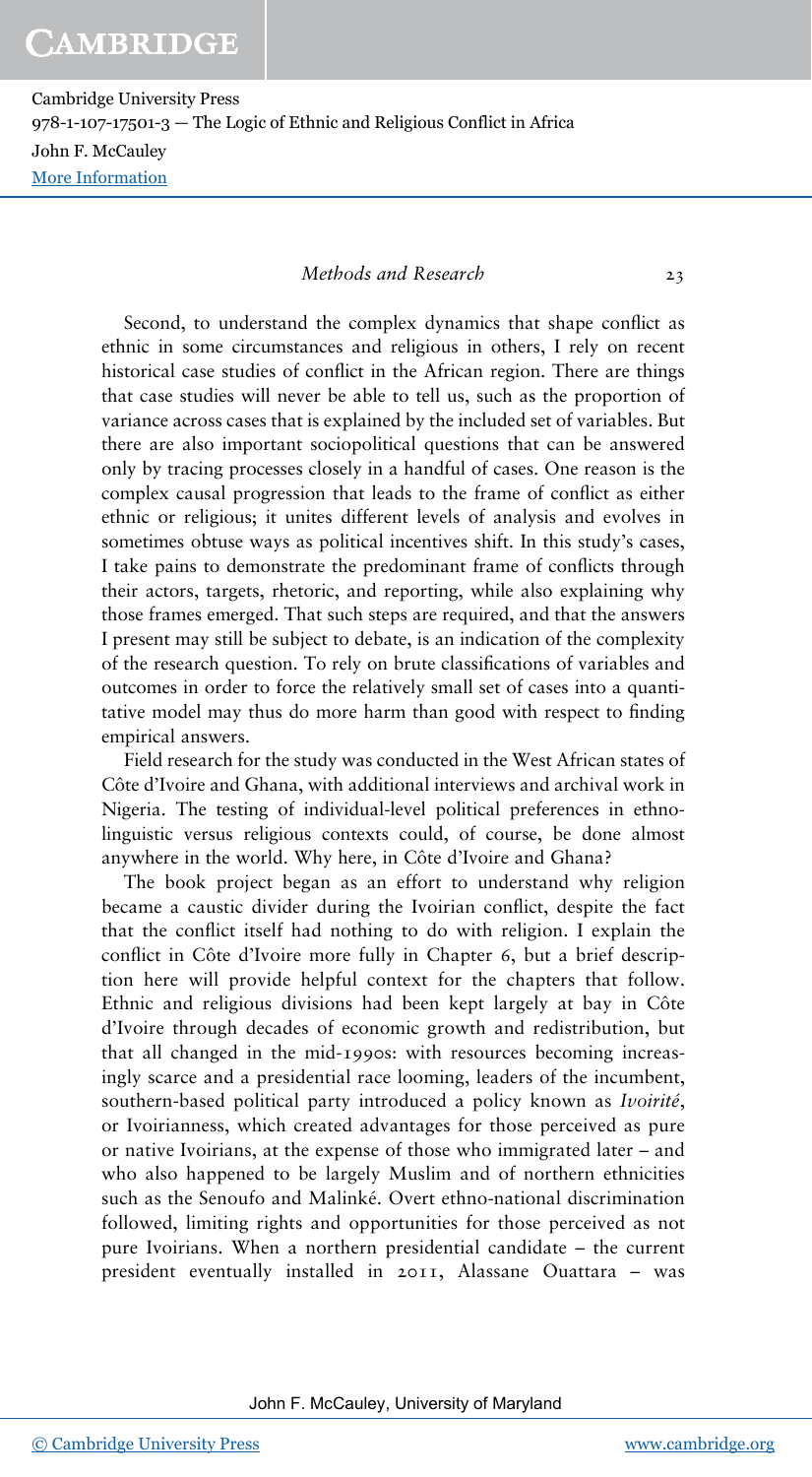Cambridge University Press 978-1-107-17501-3 — The Logic of Ethnic and Religious Conflict in Africa John F. McCauley [More Information](www.cambridge.org/9781107175013)

#### 24 Introduction

excluded from running and discrimination seeped into the military, a rebellion coupled with widespread popular backlash divided the country into north and south, and the decade-long conflict was under way. The puzzle came in the shift from ethno-national divisions to a religious frame: while no substantive religious concerns were ever presented as a source of dispute, the targets, actors, rhetoric, and reporting soon focused on Christian–Muslim differences. As observers note, "a high level of religious violence" ensued (Vüllers 2011: 19). The goal of the research, then, is to understand that puzzle and others like it across Africa, where ethnic and religious conflict frames emerge and change, despite the conflicts themselves not being about ethnicity or religion per se.

Ghana offers an appropriate alternative context from which to gather individual-level data. First, Ghanaians are equally committed to their ethnic and religious identities. Second, as I demonstrate in Chapter 3, both countries have predominantly Muslim populations in the north and predominantly Christian populations in the south, as well as ethnic divisions that follow similar lines. By basing the empirical study of individual preferences along this divide, I put myself in a position to vary the ethnic and religious contexts within each country. Most important, the national political contexts differ significantly: whereas Côte d'Ivoire suffered through a decade of recent conflict, Ghana stands out as one of the region's few peaceful and stable democracies. Missing from Ghana is the institutional breakdown and widespread violence that led to identity exploitation in neighboring Côte d'Ivoire.

In short, the study design allows me to account for alternative explanations. Had the data for this project been collected only in a Muslim area, for example, the findings would be subject to the criticism that what I am labeling a "religious effect" is really just a "Muslim effect." Had they been collected only in an Akan ethnic region, they could be construed as an "Akan effect" rather than an "ethnic effect." And had I limited the research to Côte d'Ivoire, the effects of ethnicity and religion on individual preferences could be lost in the claim that Côte d'Ivoire is simply peculiar because of the conflict. Instead, using a multi-religious, multiethnic, and multi-national study design, I am able to distinguish the effects of ethnicity and religion per se from the effects of the conflict in Côte d'Ivoire. I then leverage the case of Côte d'Ivoire later in the book to provide evidence of the interplay between ethnic and religious preferences and elite mobilization tactics. Other cases from Sudan's protracted civil wars and Nigeria's Biafran War reinforce my claim that patterns in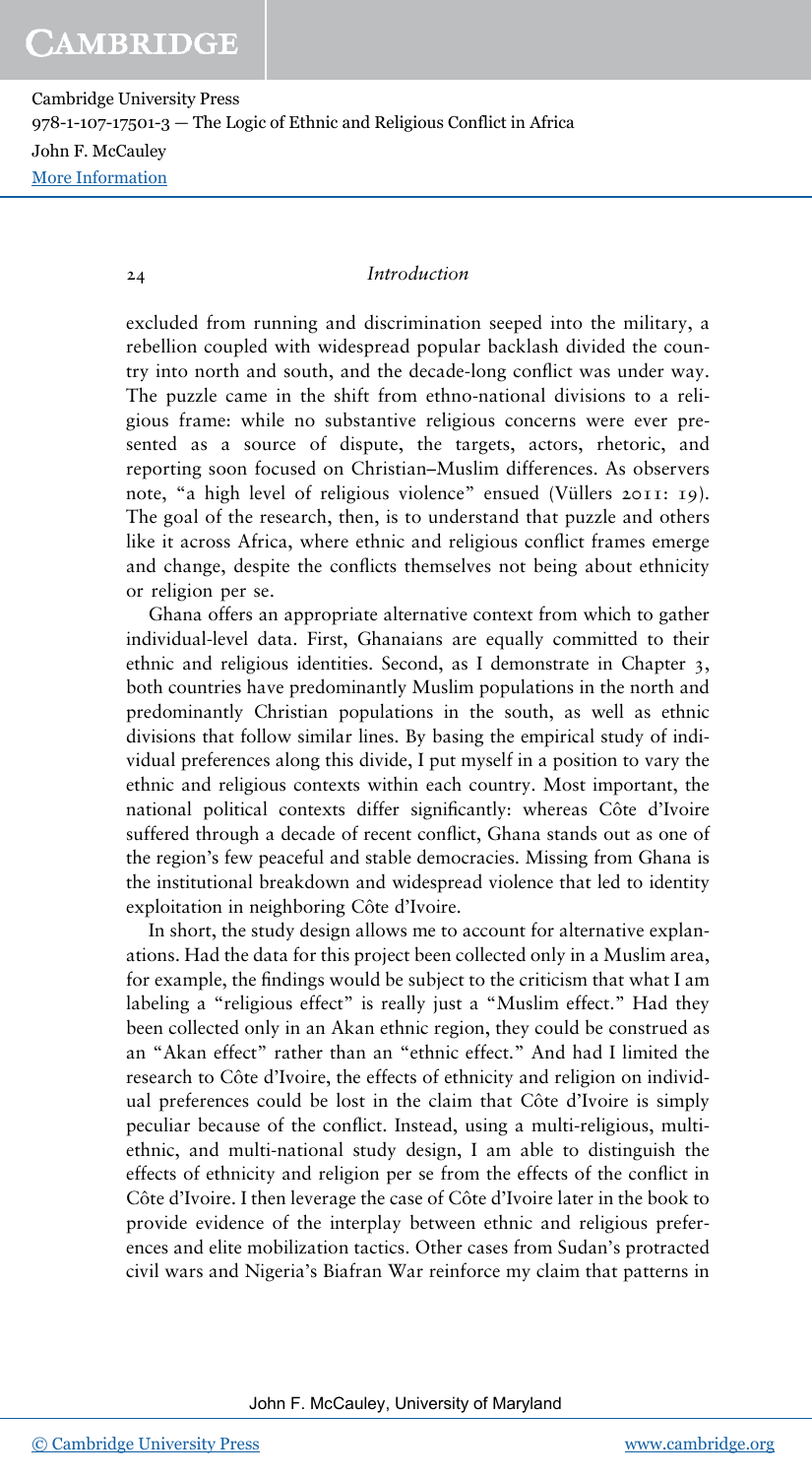## Plan of the Book  $25$

ethnic and religious conflict frames – even within the same conflict, and even when the cast of supporters remains constant – can be explained systematically.

#### plan of the book

The book comprises two main parts. Part I (Chapters  $I-4$ ) is devoted to distinguishing between ethnicity and religion, insofar as they shape individual-level behaviors and preferences. In Chapter 2, I develop the first theoretical component of the argument. I begin by describing communities in Africa to elucidate features of ethno-linguistic versus religious identities in the region, and I then present a model to link these features to the utility functions of individuals in either ethnic or religious contexts. Chapter 3 presents findings from the experiment conducted in Côte d'Ivoire and Ghana in which I randomly and artificially evoked either the ethnic or the religious identity among subjects and then evaluated their political preferences. The data suggest distinct preferences in ethnic and religious contexts, which I link to the land-based nature of ethnic groups and the rule-based nature of religion in the region. In Chapter 4, I explore the implications and the external validity of the experiment, using "real-world" data drawn from followers of an Ashanti ethnic group association, a Charismatic-Pentecostal Christian group, and a Wahhabi Muslim group, as well as from bi-ethnics.

In Part II (Chapters  $5-8$ ), I construct an explanation for how those differences in identity types are exploited by political leaders, thus shaping African conflicts as either religious or ethnic. Chapter 5 develops the second theoretical component of the argument. Given that ethnicity and religion generate different preferred actions, how do elites make use of that information to serve political ends during conflict? Those choices, I will show, are strategic ones that build on the preferences that ethnicity and religion inspire. In Chapter 6, I explain how the argument fits the recent, decade-long conflict in Côte d'Ivoire. I begin the chapter by explaining the incentives of elites following a power vacuum that emerged in the 1990s, and I document how, as those incentives changed, the actors, targets, rhetoric, and reporting of the conflict shifted from ethnic to religious. Chapters 7 and 8 trace similar processes in the civil wars in Sudan and in Nigeria's Biafran War.

Chapter 9 is the concluding chapter in which I consider the implications of the argument for how we might understand two other cases of conflict with ethnic or religious frames: the Rwandan genocide and the